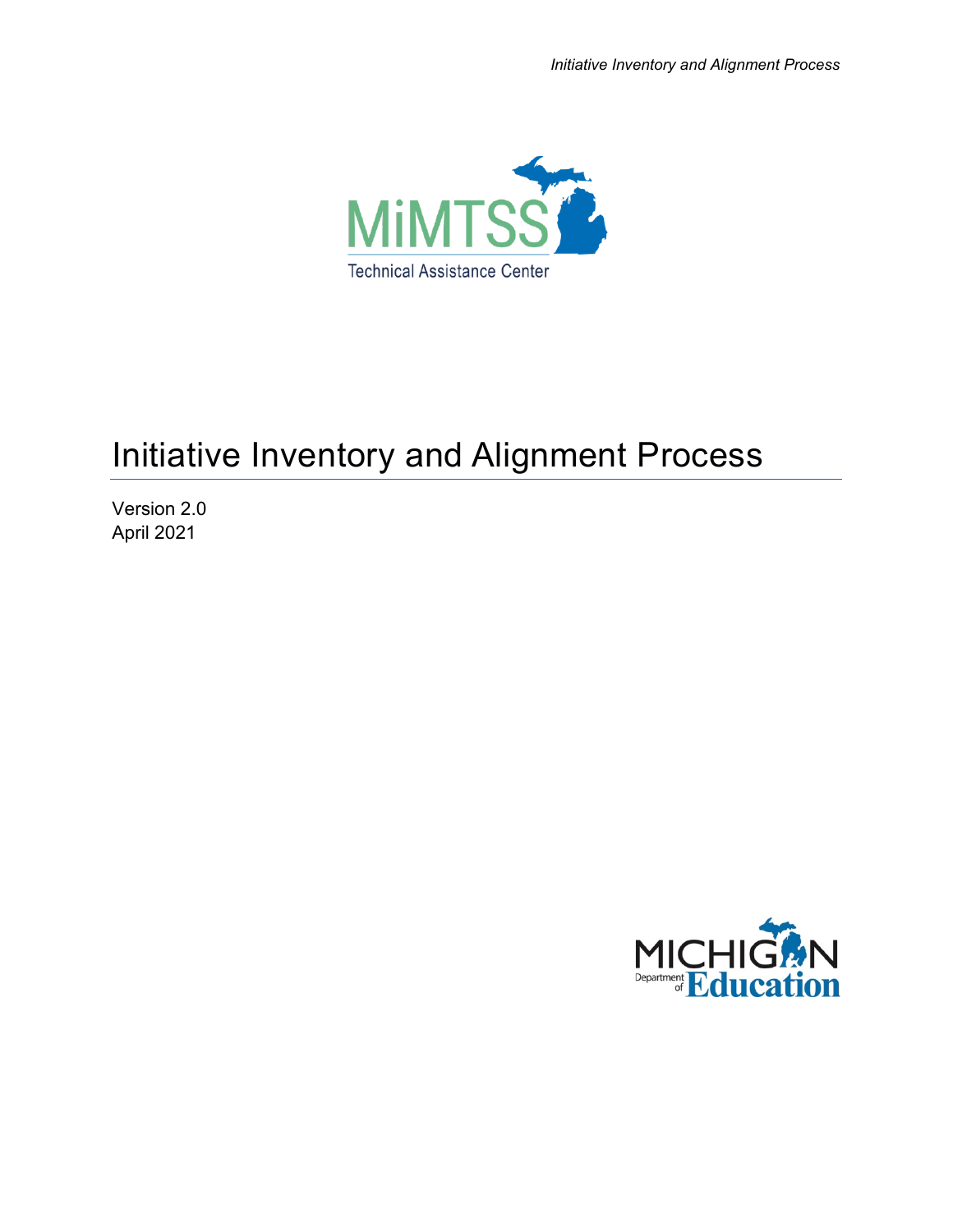## **Table of Contents**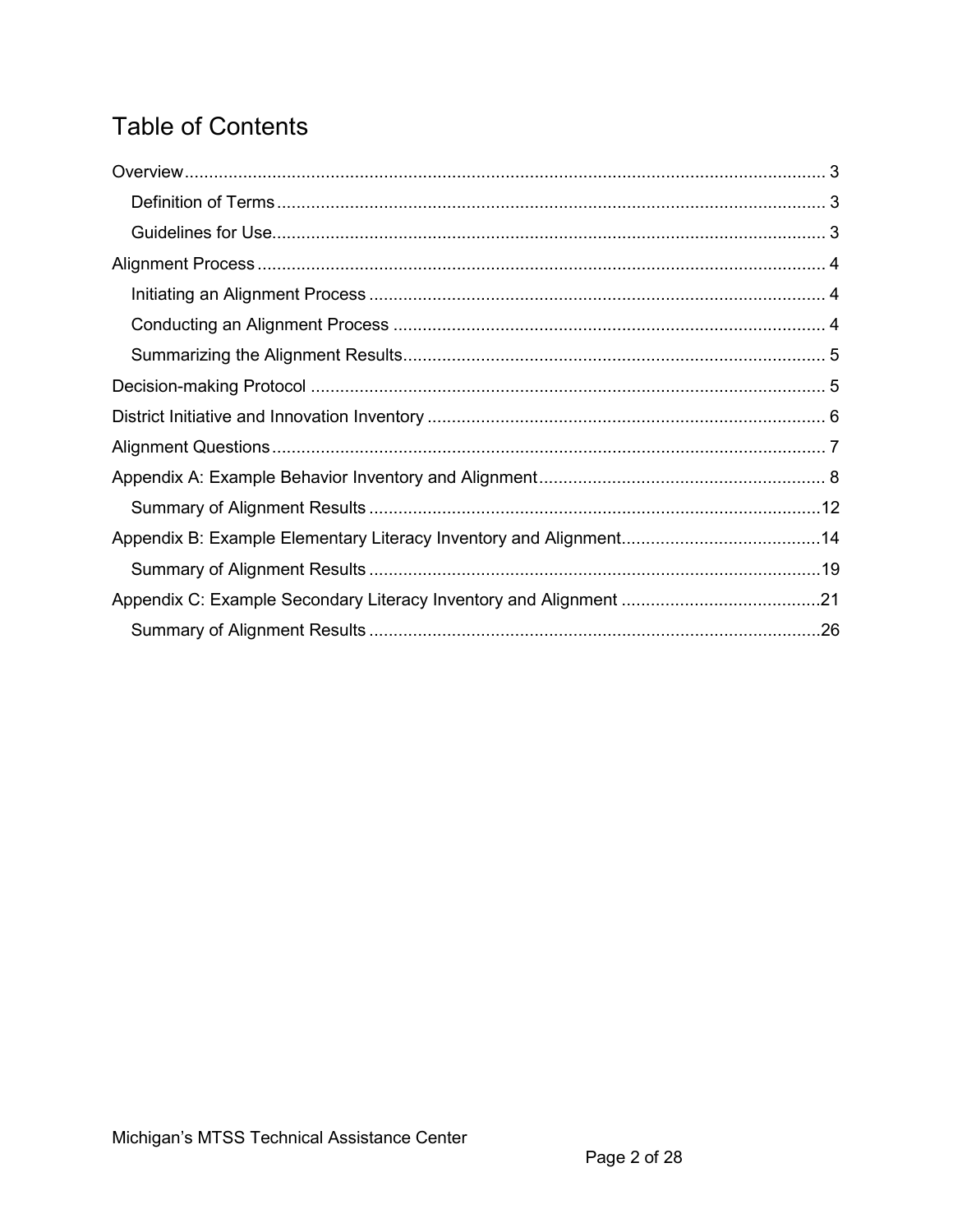## **Initiative Inventory and Alignment Process**

This document provides an example process to be used by District Implementation Team when developing an initiative inventory and alignment process for their district.

#### **Approved by: (insert name, date)**

## <span id="page-2-0"></span>**Overview**

There are many things districts are working to effectively implement that require ongoing commitment, focus for peoples' time and attention, and resource allocation. Because peoples' time and district resources are limited, introducing any new initiative or innovation can raise concern by staff who would be expected to implement or lead implementation.

These concerns, while they may be valid, can disrupt buy-in or the quality of implementation for existing areas of focus. For this reason, an alignment process will help districts determine whether new initiatives or innovations will add value to achieving its overarching improvement goals. It will also help district leaders determine if and how space can be made for new ways of work.

## <span id="page-2-1"></span>**Definition of Terms**

An **initiative** is a defined effort (e.g., grant participation, county-wide collective focus to improve outcomes for a specific content area or group of students) that requires a sustained commitment of resources (e.g., money, materials, staff, time). Initiatives can either be broadly focused such as an organized way to develop staff knowledge in an MTSS framework or can be more narrowly focused on the Science of Reading.

An **educational innovation** is a program, practice, assessment, or data system used in schools. Innovations become an **Effective Innovation (EI)** when core components are operationally defined and they have been empirically proven to produce desired results.

## <span id="page-2-2"></span>**Guidelines for Use**

The alignment process will be used under the following conditions:

- To determine continued use of current initiatives or innovations
- To support decisions around de-selection of current initiatives or innovations that conflict with district priorities, are redundant, or ineffective, in order to make time and space for other priorities
- To support selection of new initiatives or innovations based on a comprehensive review of critical factors, including staff time and district resources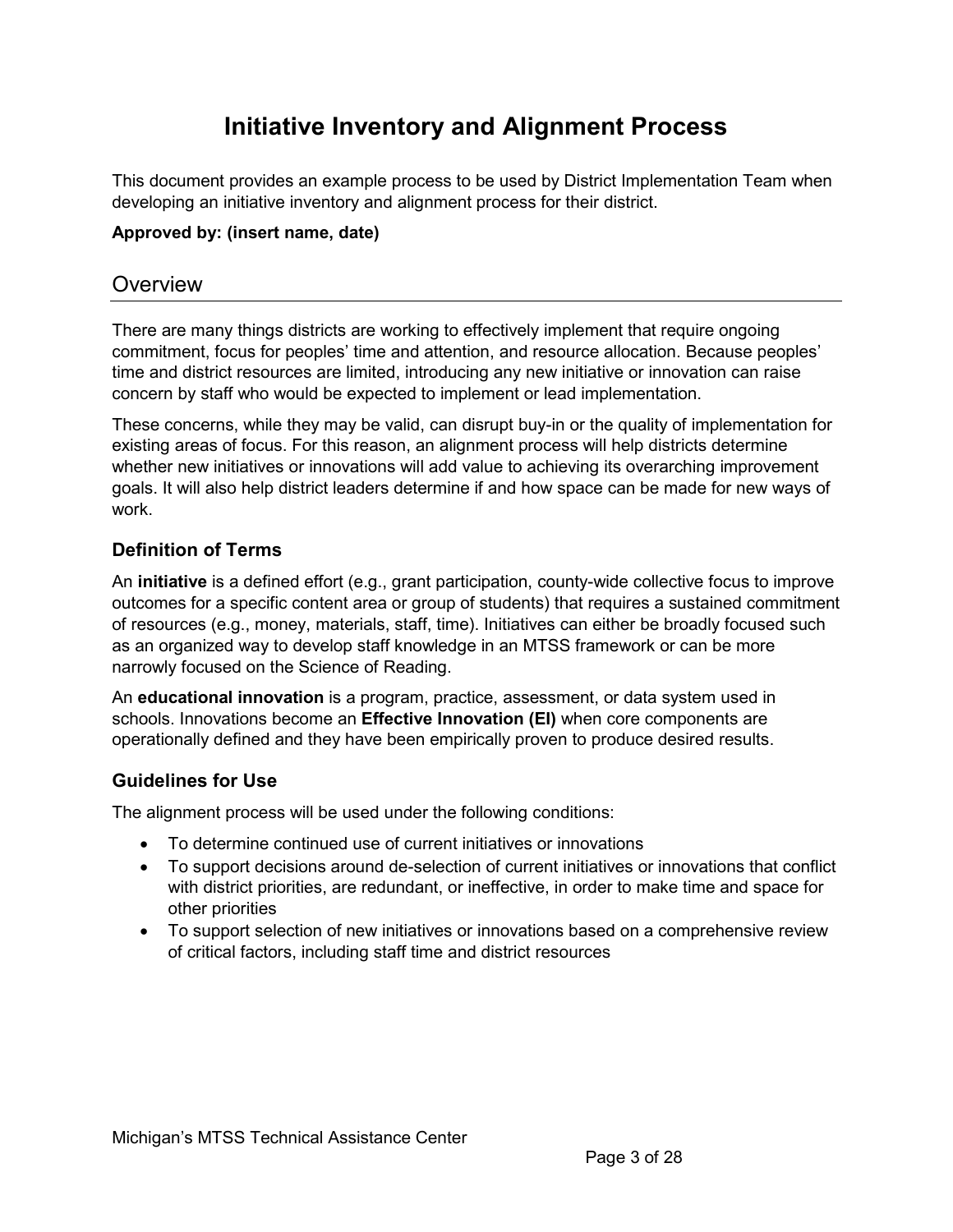## <span id="page-3-0"></span>Alignment Process

#### <span id="page-3-1"></span>**Initiating an Alignment Process**

- 1. An individual or team identifies the need for alignment based on the guidelines for when the process would be used.
- 2. A request is made to the District Implementation Team to conduct the alignment process for the identified initiatives or innovations.
- 3. The DIT determines individuals to include in the alignment process. Consideration is given to DIT members, individuals with proper decision-making authority, and individuals with advanced knowledge of initiatives and content areas in which the initiatives or innovations are focused. Identified individuals are contacted and asked to provide their availability before dates to begin the alignment process are established.
- 4. Dates are scheduled to conduct the alignment process with identified individuals.

#### <span id="page-3-2"></span>**Conducting an Alignment Process**

- 1. Determine the focus area (e.g. behavior, reading) to align.
- 2. Complete the corresponding table for the selected focus area in the District Initiative and Innovation Inventory. Fill in each row of the table for initiatives and innovations currently being implemented.
- 3. Once the table is complete, use the information in the table to respond to the alignment questions and determine alignment.
- 4. When listing the core components or big ideas, consider these guiding questions and example responses:
	- If a school-wide, non-classroom initiative or innovation: What is the School Leadership Team, or another school-wide teaming structure expected to produce and do?
	- If a classroom specific initiative or innovation: What are the resources and strategies teachers will use to teach students how to perform the skills that are the area of focus?
	- What assessments and data systems (if applicable) are required to be used for participation?
	- If the innovation is an Effective Innovation, list the defined core components
	- Core Component Examples:
		- o **PBIS Behavior Initiative Example**: Adults positively and proactively address student behavior, guidelines are followed for establishing a continuum of responses, data use and analysis expectations that are included as part of the behavior initiative.
		- o **Reading Effective Innovation Example**: Primary skills that are the focus of the Effective Innovation; instructional routines/procedures teachers will use to teach students how to perform the skill; assessment data that are required to be collected and used for instructional decisions.
- 5. Instances where you do not know the answers to alignment questions, seek answers from a person with expert knowledge and experience in use of the initiatives and innovations.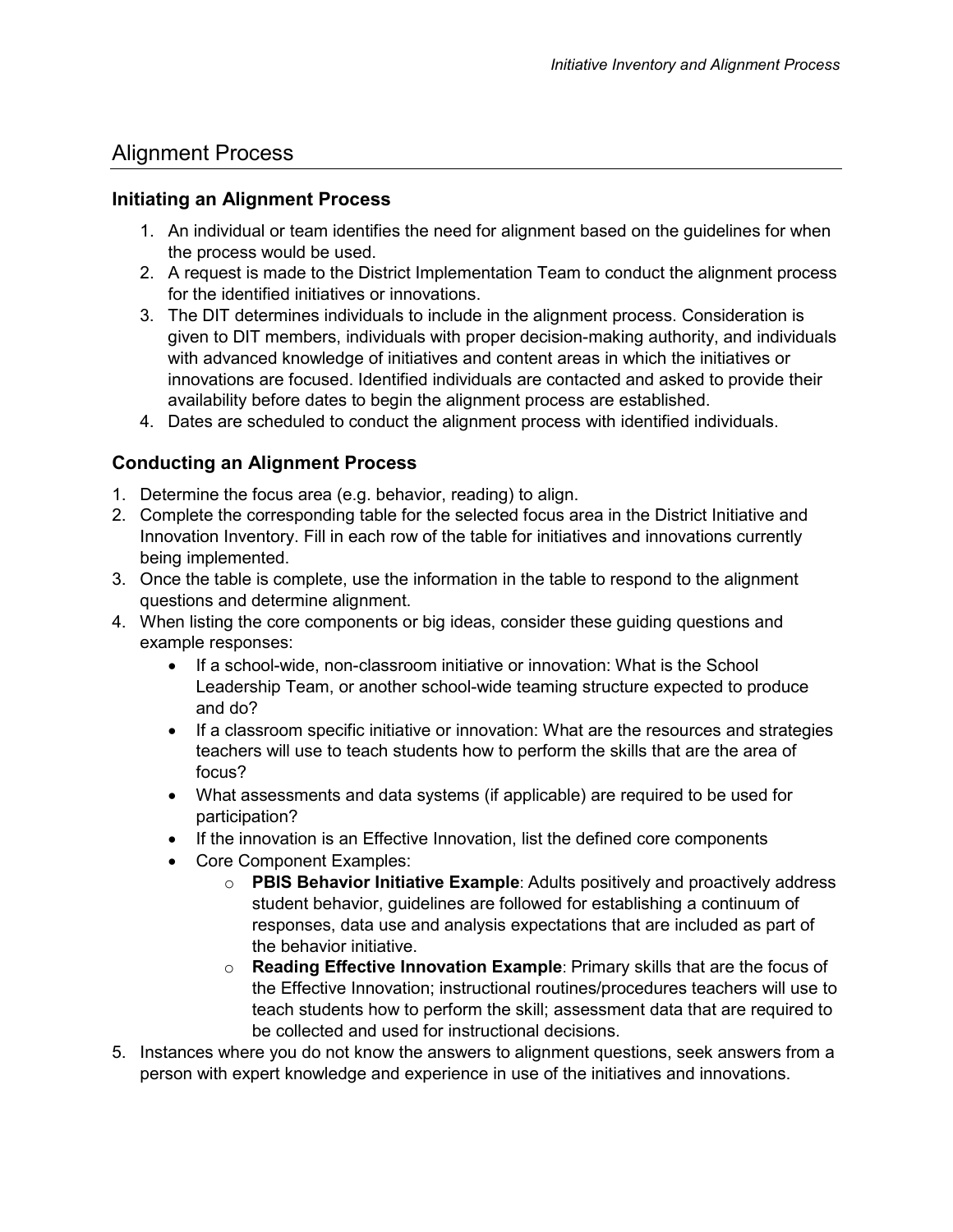6. Copy and paste the inventory table and alignment questions to use the alignment process for additional focus areas.

### <span id="page-4-0"></span>**Summarizing the Alignment Results**

Based on responses to the alignment questions, develop a brief summary of the results. Identify which initiatives or innovations were included in the alignment process, as well as an explanation of how initiatives complement, overlap, or discourage intended use of one another.

Provide a rationale and recommendations for continued use selection or de-selection of initiatives (see District Innovation Review Process).

- If the recommendation is to select or continue use, provide a statement regarding how implementation will be easier on staff and will NOT compete for people's time and attention. Prompt the completion of the District Innovation Review Process.
- If the recommendation is to de-select, consider if the district can make the decision without penalty. If so, prompt the completion of the District Innovation Review Process.

Include recommendations for who the summary should be shared with and in what format. Consider what information needs to be communicated to all staff to support buy-in and provide next steps regarding use of initiatives and innovations.

## <span id="page-4-1"></span>Decision-making Protocol

Submit completed alignment process and summary to (insert executive leader's name) who has decision-making authority regarding review, selection or de-selection of initiatives. This person may also help determine who to share the summary with and in what format the summary will be shared, based on recommendations provided.

(insert executive leader's name) will confirm receipt of the completed alignment process and summary via email. Included in the email will be next steps that will be taken and an approximate timeline to act on the information.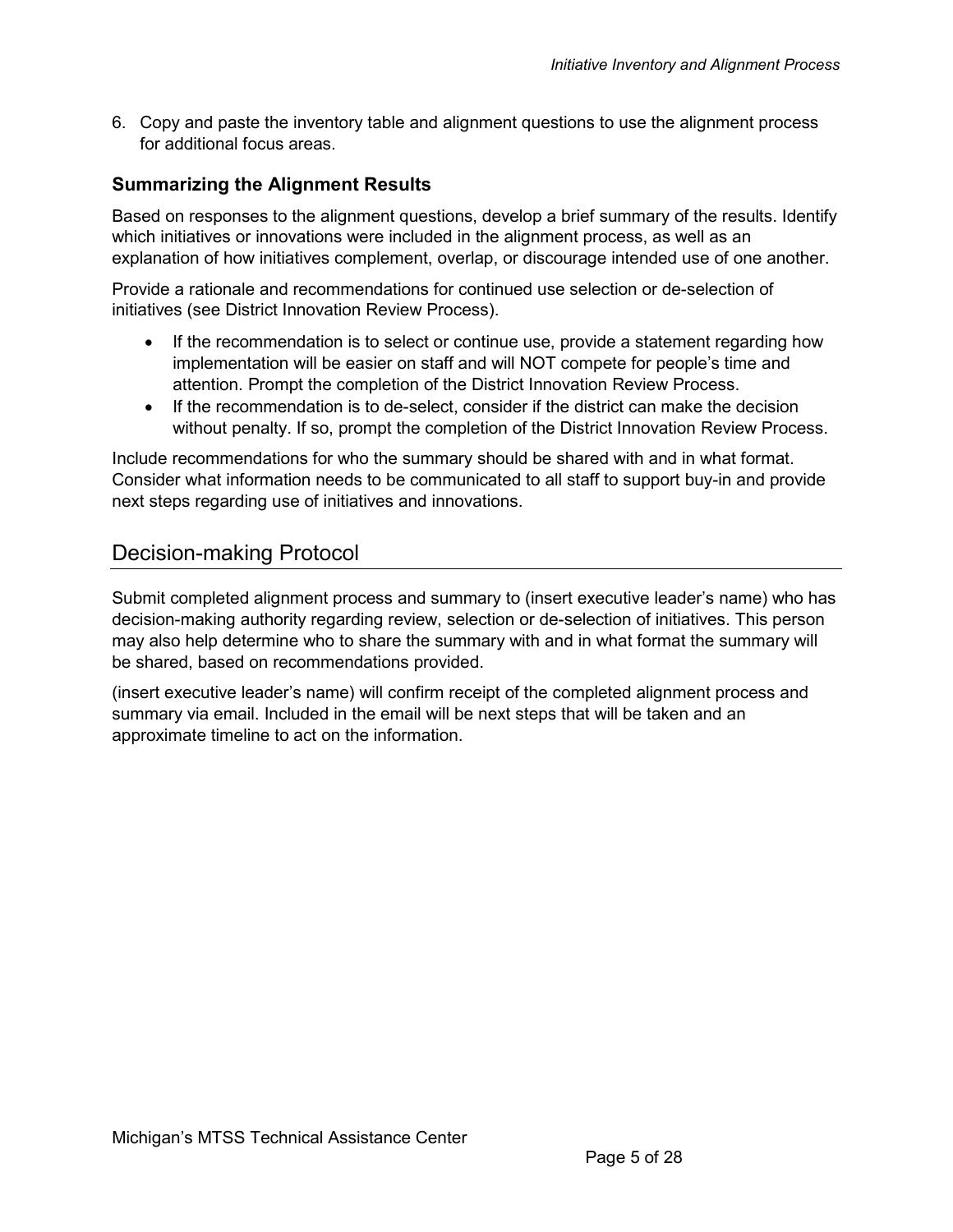## District Initiative and Innovation Inventory

This tool is used by District Implementation Teams to gather key information about use of current initiatives, priorities, and innovations. Information collected can be used by the district to explore the fit of additional initiatives, priorities and / or resource commitments with current work, to guide decision making to make room for new work, and to assist with alignment of initiatives and innovations.

#### **Date of Inventory:**

#### **Focus Area: (list specific area of focus)**

Table 1. Complete the fields below for current initiatives and innovations which are requiring staff time, attention and resources.

<span id="page-5-0"></span>

| Name of Initiative/                                                        | Initiative/Innovation | Initiative/Innovation | Initiative/Innovation | Initiative/Innovation |
|----------------------------------------------------------------------------|-----------------------|-----------------------|-----------------------|-----------------------|
| <b>Innovation</b>                                                          |                       |                       |                       |                       |
| Scale of Intended Use (e.g.,<br>elementary, secondary, Tier 1,             |                       |                       |                       |                       |
| Intervention)                                                              |                       |                       |                       |                       |
| Group of individuals intended to<br>implement the initiative (e.g., School |                       |                       |                       |                       |
| Leadership Team, classroom                                                 |                       |                       |                       |                       |
| teachers, special educators)                                               |                       |                       |                       |                       |
| Description (e.g. purpose, skills                                          |                       |                       |                       |                       |
| taught, instructional approach)                                            |                       |                       |                       |                       |
| <b>Expected Outcome</b>                                                    |                       |                       |                       |                       |
| Data Used to Measure Outcomes                                              |                       |                       |                       |                       |
| <b>Evidence of Outcomes</b>                                                |                       |                       |                       |                       |
| Core components or "big ideas"                                             |                       |                       |                       |                       |
| related to the initiative / innovation/                                    |                       |                       |                       |                       |
| <b>Effective Innovation</b>                                                |                       |                       |                       |                       |
| <b>Fidelity Measure</b>                                                    |                       |                       |                       |                       |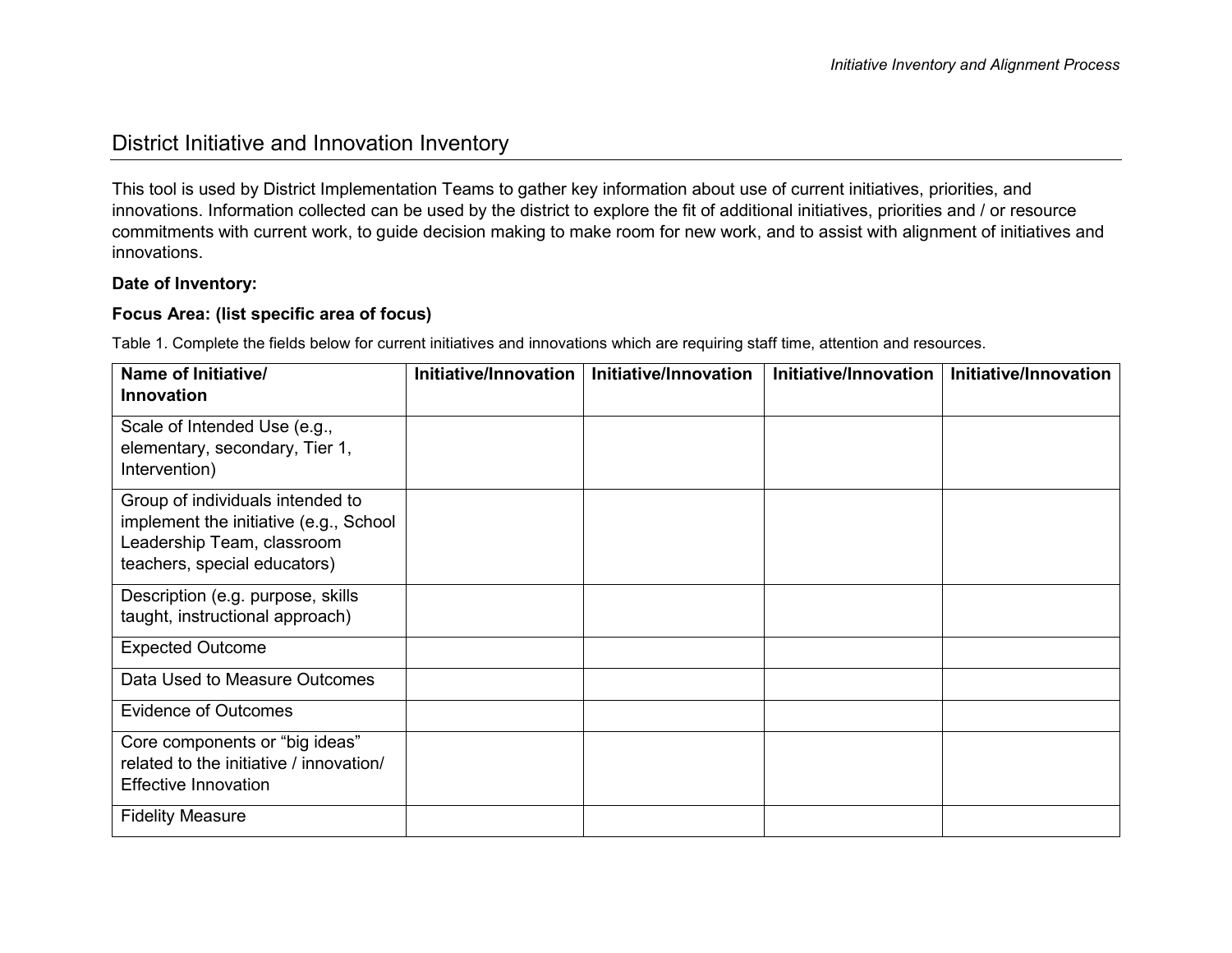| Name of Initiative/<br><b>Innovation</b>                                                     | Initiative/Innovation | Initiative/Innovation | Initiative/Innovation | Initiative/Innovation |
|----------------------------------------------------------------------------------------------|-----------------------|-----------------------|-----------------------|-----------------------|
| Professional Learning and Coaching<br>Commitment                                             |                       |                       |                       |                       |
| Relation to District Priorities (e.g.,<br>District Improvement, Strategic<br>Plan)           |                       |                       |                       |                       |
| <b>Financial Commitment and Source</b><br>of Funding (e.g., federal, state,<br>grant, other) |                       |                       |                       |                       |

## Alignment Questions

Respond to the questions below to determine alignment of initiatives and/or innovations for the selected focus area.

- Are there initiatives or innovations that address the same target audience for the same purpose or expected outcome? If so, review evidence of outcomes and consider the effectiveness of initiatives/innovations.
- Are there core components or instructional approaches that seem to contradict one another? When used together, are there initiatives or innovations that complement one another and improve effectiveness? How?
- Is there overlap in the staff necessary to support implementation? Will use of multiple initiatives and innovations addressing the same area of focus over-extend staff time and attention?
- What is the impact on staff time to administer and collect data required for initiatives/innovations? Is there data that is collected and used for the same purpose? Are the same staff being leveraged?
- <span id="page-6-0"></span>• Is there available professional learning and coaching? Will providing the professional learning and coaching supports necessary for successful implementation over-extend resources (e.g. time, staff, funding)?
- Are the same funding sources being used to support other initiatives / innovations or is there braiding of funding? Does the use of initiatives/ innovations over-extend financial resources.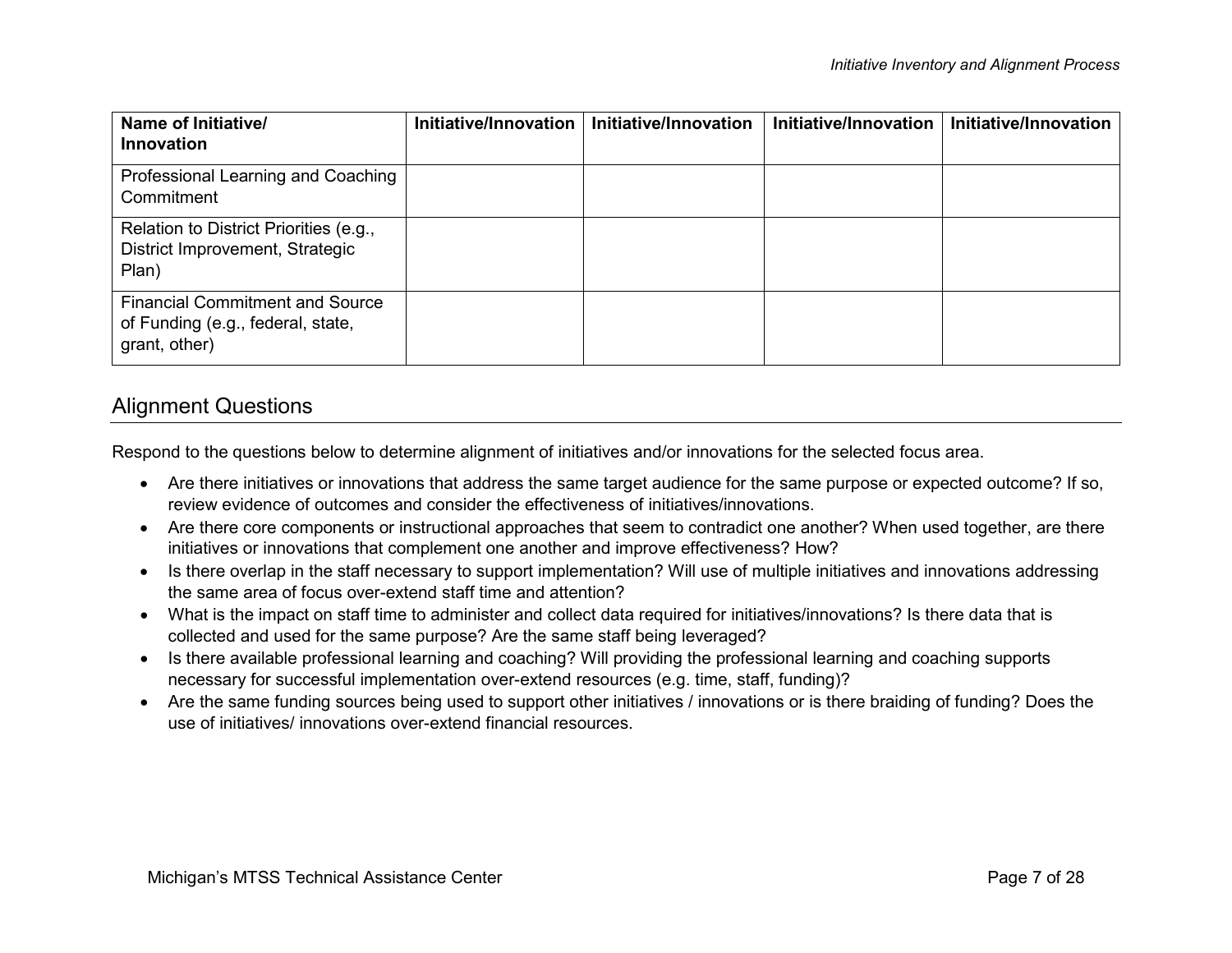## Appendix A: Example Behavior Inventory and Alignment

This example summary of alignment is from a district in their first year of implementing an integrated behavior and reading MTSS model in collaboration with MiMTSS TA Center.

#### **Date of Inventory: 11.5.20**

#### **Focus Area: Behavior**

Table A2. Example initiative inventory for behavior

<span id="page-7-0"></span>

| <b>Name of Initiative/Innovation</b>                                                                                  | <b>School-wide PBIS</b>                                                                                                                                                                                                                                                                                                                                                                                                                                                                                                                               | <b>CHAMPS</b>                                                                                                                                                                                                      |
|-----------------------------------------------------------------------------------------------------------------------|-------------------------------------------------------------------------------------------------------------------------------------------------------------------------------------------------------------------------------------------------------------------------------------------------------------------------------------------------------------------------------------------------------------------------------------------------------------------------------------------------------------------------------------------------------|--------------------------------------------------------------------------------------------------------------------------------------------------------------------------------------------------------------------|
| Scale of Intended Use (e.g.,<br>elementary, secondary, Tier 1,<br>Intervention)                                       | School-wide, all students                                                                                                                                                                                                                                                                                                                                                                                                                                                                                                                             | School-wide, all classrooms, all students                                                                                                                                                                          |
| Group of individuals intended to<br>implement the initiative (e.g.,<br>School Leadership Team,<br>classroom teachers) | School Leadership Team, All School Staff                                                                                                                                                                                                                                                                                                                                                                                                                                                                                                              | <b>Classroom Teachers</b>                                                                                                                                                                                          |
| Description (e.g. purpose, skills<br>taught, instructional approach)                                                  | Multi-tiered structures encompassing: (1)<br>systems to address the continuum of<br>behavioral needs across the student body, (2)<br>evidence-based practices focused on<br>preventing and teaching appropriate<br>behaviors and responding through<br>acknowledgements and instruction/correction,<br>and (3) data use and analysis (screening,<br>progress monitoring, intervention access &<br>effectiveness)<br>Interventions are matched to student needs<br>and include additional time, structure, and<br>increased opportunities for feedback | Preventing and teaching appropriate behaviors<br>and responding through acknowledgements<br>and instruction/correction. Teachers develop<br>classroom management plans for teaching and<br>responding to behavior. |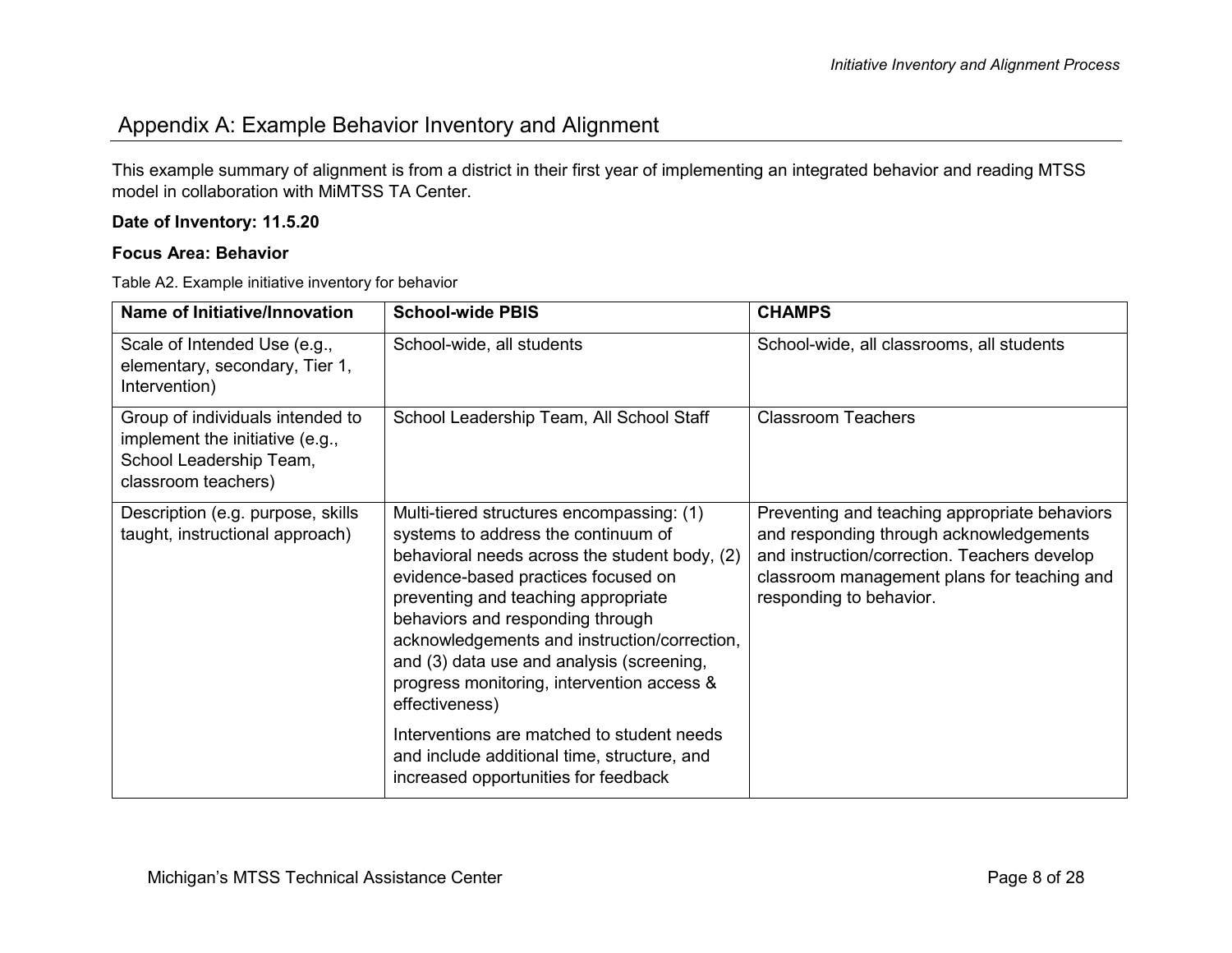| <b>Name of Initiative/Innovation</b>                                                              | <b>School-wide PBIS</b>                                                                                                                                                                                                                                                                                                                                                                                                                                                                                                                                                                                                                       | <b>CHAMPS</b>                                                                                                                                                                                                                                                                                                                                                                                                                               |
|---------------------------------------------------------------------------------------------------|-----------------------------------------------------------------------------------------------------------------------------------------------------------------------------------------------------------------------------------------------------------------------------------------------------------------------------------------------------------------------------------------------------------------------------------------------------------------------------------------------------------------------------------------------------------------------------------------------------------------------------------------------|---------------------------------------------------------------------------------------------------------------------------------------------------------------------------------------------------------------------------------------------------------------------------------------------------------------------------------------------------------------------------------------------------------------------------------------------|
| <b>Expected Outcome</b>                                                                           | Improve behavior outcomes for all students;<br>decrease in percentage of students receiving<br>office discipline referrals school-wide                                                                                                                                                                                                                                                                                                                                                                                                                                                                                                        | Improve behavior outcomes for all students;<br>decrease in percentage of students receiving<br>office discipline referrals in the classroom<br>setting                                                                                                                                                                                                                                                                                      |
| Data Used to Measure Outcomes                                                                     | School-wide Information System (SWIS)<br><b>Office Discipline Referrals</b>                                                                                                                                                                                                                                                                                                                                                                                                                                                                                                                                                                   | School-wide Information System (SWIS) Office<br>Discipline Referrals in the Classroom                                                                                                                                                                                                                                                                                                                                                       |
| <b>Evidence of Outcomes</b>                                                                       | We are beginning to see a decrease in our<br>school-wide average referrals per day per<br>month, specifically in the cafeteria                                                                                                                                                                                                                                                                                                                                                                                                                                                                                                                | We have recently selected CHAMPS and are<br>just beginning to see a decrease in referrals<br>coming from the classroom across schools                                                                                                                                                                                                                                                                                                       |
| Core components or "big ideas"<br>related to the<br>initiative/innovation/Effective<br>Innovation | *School leadership team<br>*Positive and proactive behavioral<br>expectations defined in classroom and non-<br>classroom settings<br>*Teaching plans for all defined behavioral<br>expectations in non-classroom and classroom<br>settings<br>*Student acknowledgement system that is<br>aligned with students demonstrating<br>behavioral expectations<br>*Office discipline referral data system (e.g.,<br>SWIS)<br>*Staff developed continuum of consequences<br>that begins with the assumption that students<br>need more teaching before more severe<br>consequences<br>*School-wide, grade-level, and student data<br>analysis and use | *Positive and proactive behavioral expectations<br>defined in classroom settings<br>*Teaching plans for all defined behavioral<br>expectations in classroom settings, paired with<br>visual reminders<br>*Classroom acknowledgement system that is<br>aligned with students demonstrating behavioral<br>expectations<br>*Classroom management plan that includes a<br>continuum of consequences<br>*Collection of classroom behavioral data |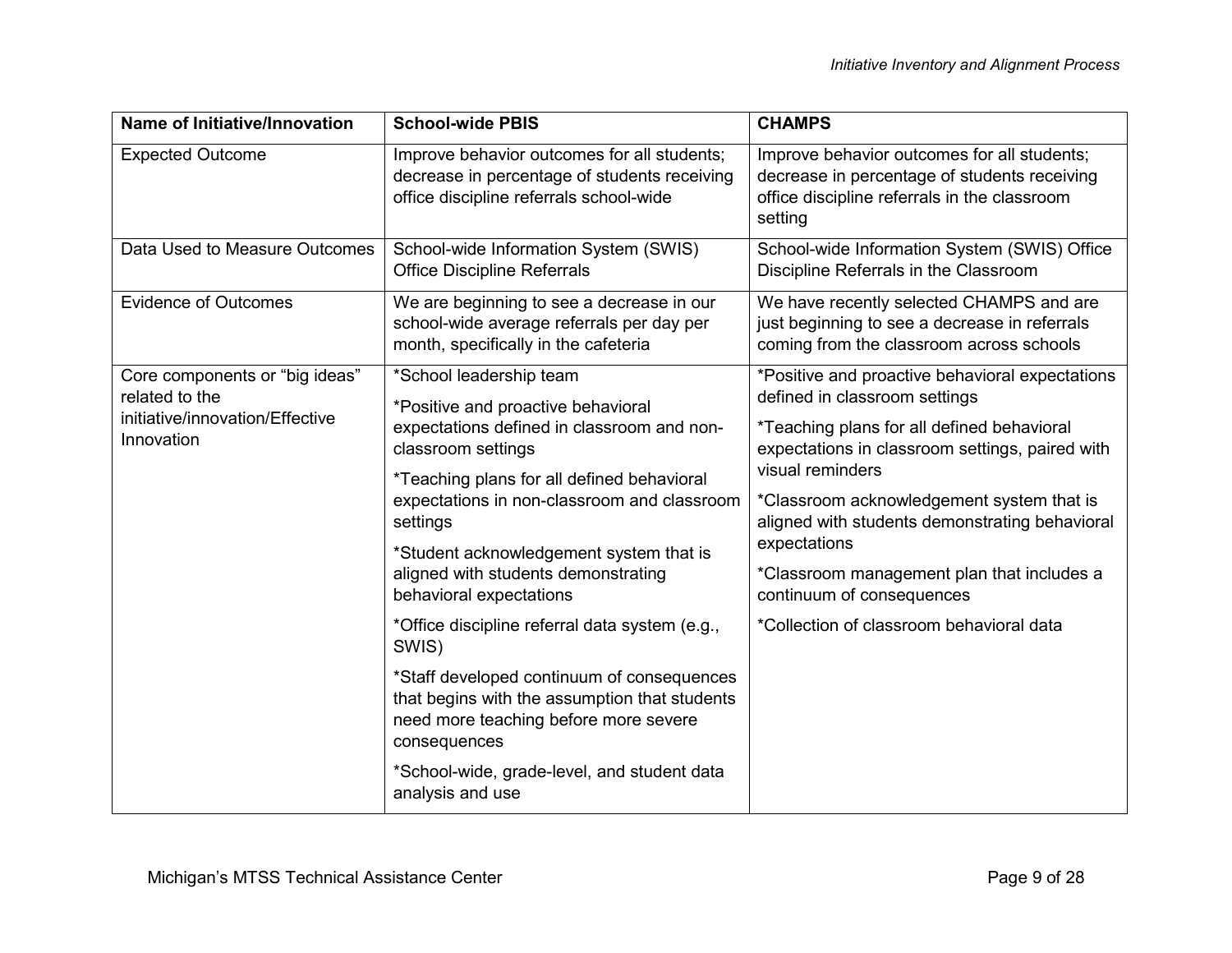| <b>Name of Initiative/Innovation</b>                                                         | <b>School-wide PBIS</b>                                                                                                                                                                                                                                                                                        | <b>CHAMPS</b>                                                                                                                                                                                                                  |
|----------------------------------------------------------------------------------------------|----------------------------------------------------------------------------------------------------------------------------------------------------------------------------------------------------------------------------------------------------------------------------------------------------------------|--------------------------------------------------------------------------------------------------------------------------------------------------------------------------------------------------------------------------------|
| <b>Fidelity Measure</b>                                                                      | School-wide PBIS Tiered Fidelity Inventory<br>(SWPBIS TFI)                                                                                                                                                                                                                                                     | CHAMPS fidelity assessments (e.g., CHAMPS<br>vs. Daily Reality)                                                                                                                                                                |
| Professional Learning and<br><b>Coaching Commitment</b>                                      | As part of partnership with MiMTSS TAC,<br>SLTs will be provided professional learning<br>and school teams will have identified<br>coaches.                                                                                                                                                                    | Teachers will need time to receive training and<br>instructional coaching in the accurate delivery<br>of components of the program.                                                                                            |
| Relation to District Priorities (e.g.,<br>District Improvement, Strategic<br>Plan)           | District Improvement Plan has a specific goal<br>to decrease the percentage of students<br>receiving office discipline referrals district-<br>wide.                                                                                                                                                            | District Improvement Plan has a specific goal to<br>decrease the percentage of students receiving<br>office discipline referrals and a goal to increase<br>the percentage of students proficient at<br>reading, district-wide. |
| <b>Financial Commitment and</b><br>Source of Funding (e.g., federal,<br>state, grant, other) | MIMTSS TAC provides training free of cost<br>for school leadership teams and coaches.<br>On-going costs for subs, travel, stipends.<br>SWPBIS has on-going costs associated with<br>the acknowledgment system and signage.<br>Line-items have been added to each school's<br>budget for use to support SWPBIS. | General Funds, continued costs for training,<br>teacher materials, and coaching supports                                                                                                                                       |

#### **Alignment Questions**

Respond to the questions below to determine alignment of initiatives and/or innovations for the selected focus area.

• Are there initiatives or innovations that address the same target audience for the same purpose or expected outcome? If so, review evidence of outcomes and consider the effectiveness of initiatives/innovations.

*School-wide Positive Behavior Interventions and Supports (SWPBIS) and CHAMPS both are used with all students and with the same expected outcome, decreasing the percentage of students receiving office discipline referrals. SWPBIS is applicable in both classroom and non-classroom settings, while CHAMPS is specific to the classroom.*

*We are beginning to see a decrease in office discipline referral data across schools, in both non-classroom and classroom settings.*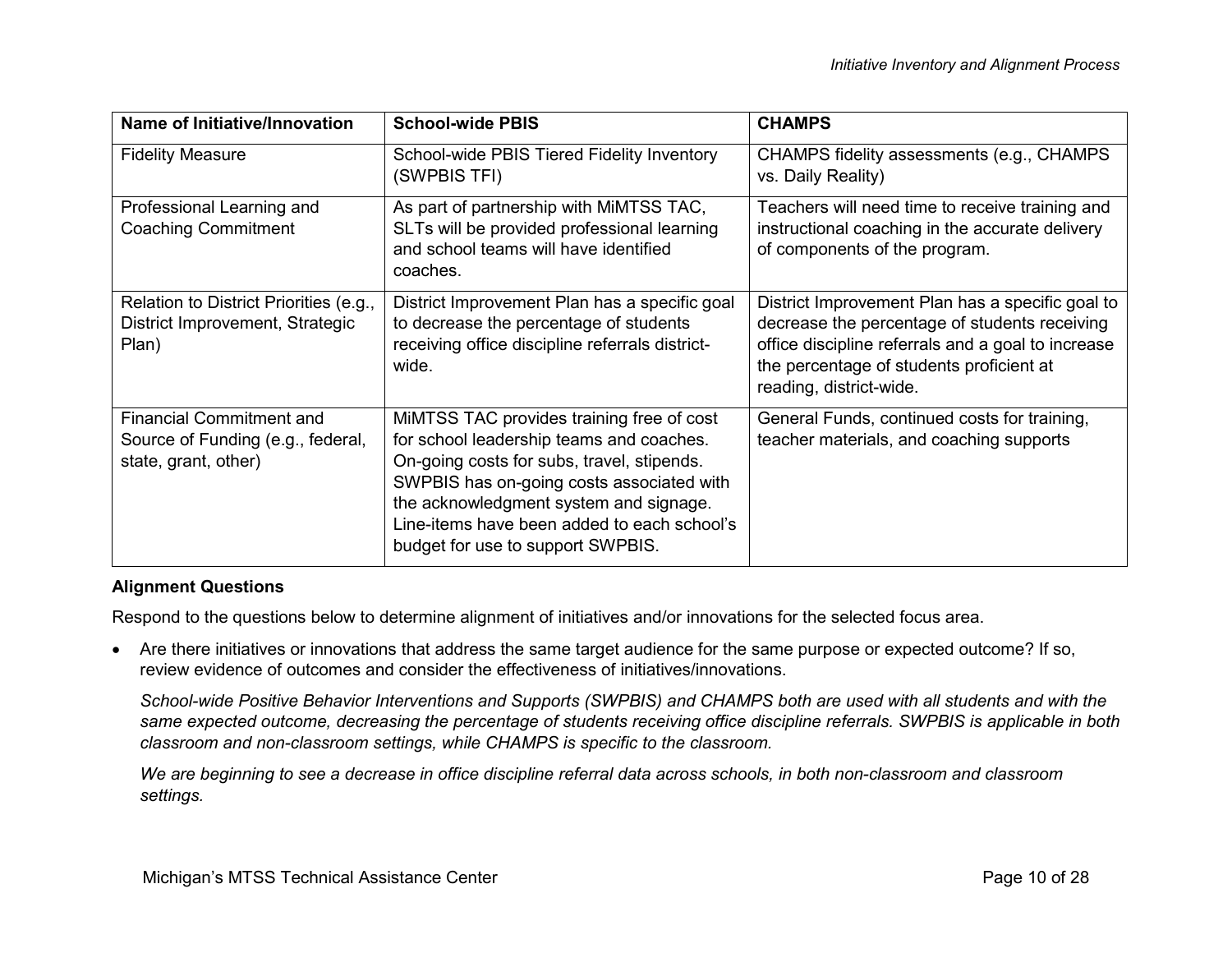• Are there core components or instructional approaches that seem to contradict one another? When used together, are there initiatives or innovations that complement one another and improve effectiveness? How?

*The core components of SWPBIS and CHAMPS do not contradict one another. In fact, implementation of CHAMPS should enhance the effective use of School-wide PBIS in classroom settings. CHAMPS provides explicit guidance on preventing, teaching and responding to behavior in the classroom, which could improve implementation of SWPBIS in the classroom setting, if intentionally embedded. The SW PBIS components of defined behavior expectations, acknowledgement system, and continuum of responses could be integrated into the classroom plan developed through CHAMPS.*

• Is there overlap in the staff necessary to support implementation? Will use of multiple initiatives and innovations addressing the same area of focus over-extend staff time and attention?

*The School Leadership Team leads the implementation of SWPBIS, however teaching staff support implementation in both nonclassroom and classroom settings. Classroom teachers will be implementing both SWPBIS and CHAMPS. There will also be some School Leadership Team members who are classroom teachers.*

*Intentional and explicit guidance will need to be provided to teachers regarding how School-wide PBIS and CHAMPS are used together to improve behavioral outcomes. In addition, time will need to be allocated for training classroom teachers in how to use the innovations. With guidance from the district, use of both innovations should not over-extend staff time and attention.*

• What is the impact on staff time to administer and collect data required for initiatives / innovations? Is there data that is collected and used for the same purpose? Are the same staff being leveraged?

*Both SWPBIS and CHAMPS include expectations on the collection and use of data. SWPBIS requires the use of an office discipline referral data system (e.g. SWIS), which can also be used to improve implementation of CHAMPS.* 

*Guidance will need to be given to classroom teachers on what classroom behavioral data and tools from CHAMPS need to be used and collected, as well as when and how to use the data to drive instruction and supports. SWIS referrals are already being collected and used in an efficient way by the school leadership team and grade level teams. Collection of classroom behavioral data could put additional burden on classroom teachers. Guidance from the district will be needed on how to efficiently collect and use additional classroom behavioral data.*

• Is there available professional learning and coaching? Will providing the professional learning and coaching supports necessary for successful implementation over-extend resources (e.g. time, staff, funding)?

*School Leadership Teams and coaches receive professional learning in School-wide PBIS through MiMTSS TA Center. In addition, all staff attend TA Center provided professional learning in Classroom PBIS. School coaches provide coaching to School Leadership Teams and the District Coaching System outlines additional supports provided to school coaches.*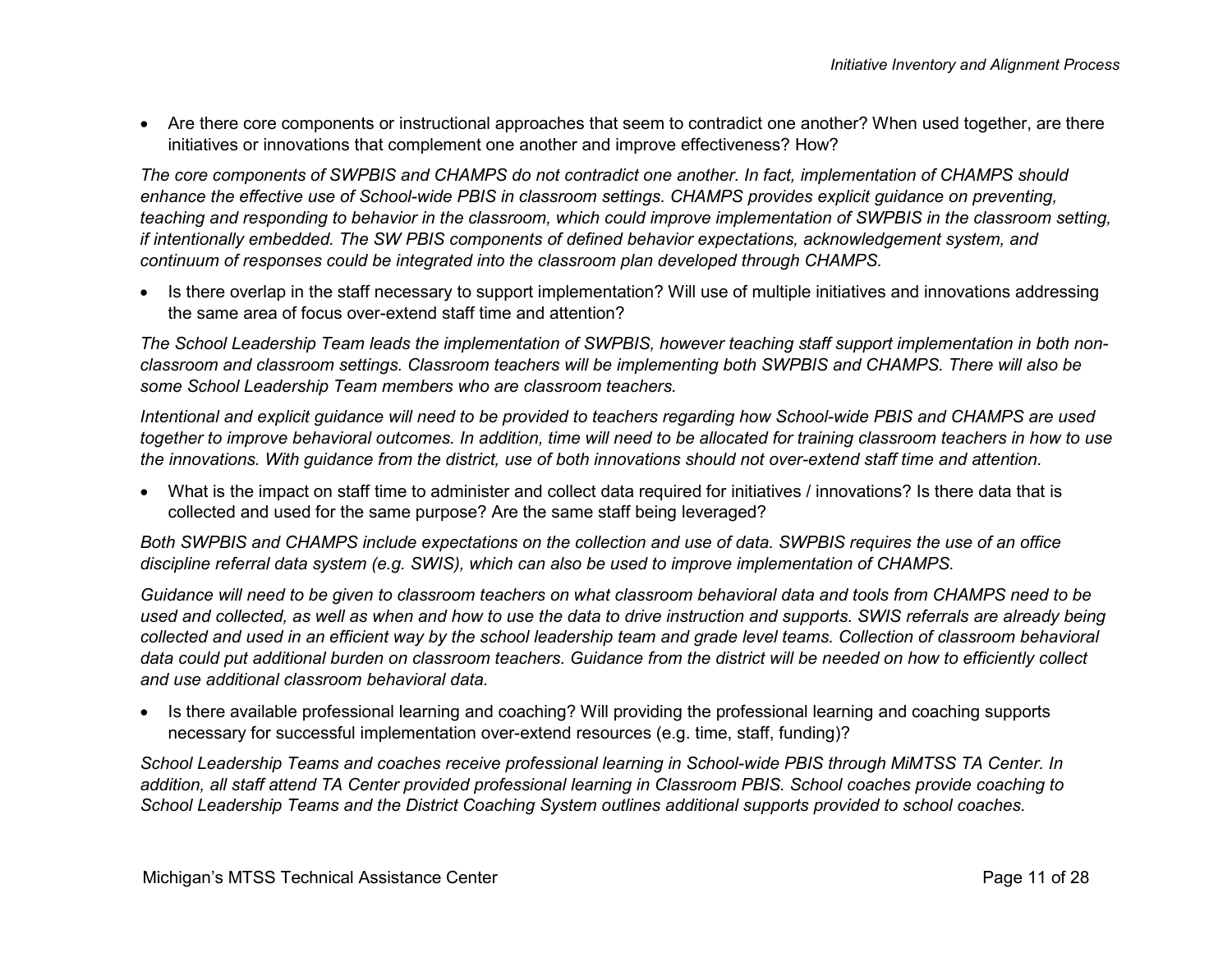*CHAMPS training was initially provided through Safe & Civil Schools, however we will need to provide professional learning and coaching to staff moving forward to ensure successful implementation. We will need to allocate time and staff to provide training and coaching to teachers in CHAMPS.*

• Are the same funding sources being used to support other initiatives/innovations or is there braiding of funding? Does the use of initiatives/innovations over-extend financial resources?

*We have allocated general funds to support the continued use of CHAMPS. School-wide PBIS funds have been allocated as a line item for each school's budget to be used to support acknowledgement systems, signage, or other costs specific to Schoolwide PBIS.*

#### **Summary of Alignment Results**

An integrated MTSS framework consists of three effective innovations: (1) Positive Behavior Intervention Supports (PBIS); (2) School-Wide Reading Model for use in elementary settings; (3) School-Wide Content Area Reading Model for use in secondary settings. An alignment was conducted for the focus area of behavior to determine how use of an integrated MTSS framework would complement, overlap, or discourage intended use of additional behavior innovations.

**CHAMPS (**used in classrooms K-12) was reviewed against the behavioral components of a MTSS framework to determine alignment.

Use of CHAMPS would not discourage the use of the behavioral components of a MTSS framework. In fact, the implementation of CHAMPS should enhance the effective use of School-wide PBIS in classroom settings. CHAMPS provides explicit guidance on preventing, teaching, and responding to behavior in the classroom. Things like the use of visuals for teaching behavioral expectations and a written classroom management plan will support effective implementation of School-wide PBIS in the classroom.

<span id="page-11-0"></span>Both SWPBIS and CHAMPS address the same expected outcome, decreasing the percentage of students receiving SWIS office discipline referrals. With the implementation of School-wide PBIS and CHAMPS, the district is beginning to see a decrease in SWIS office discipline across schools in both non-classroom and classroom settings.

There is overlap in the staff identified to support implementation of both innovations. The School Leadership Team leads the implementation of School-Wide PBIS, however teaching staff will support implementation in both non-classroom and classroom settings. These same staff will also be the ones supporting the use of CHAMPS. In addition, there will be some overlap in the staff who are members of the School Leadership Team and those who are classroom teachers.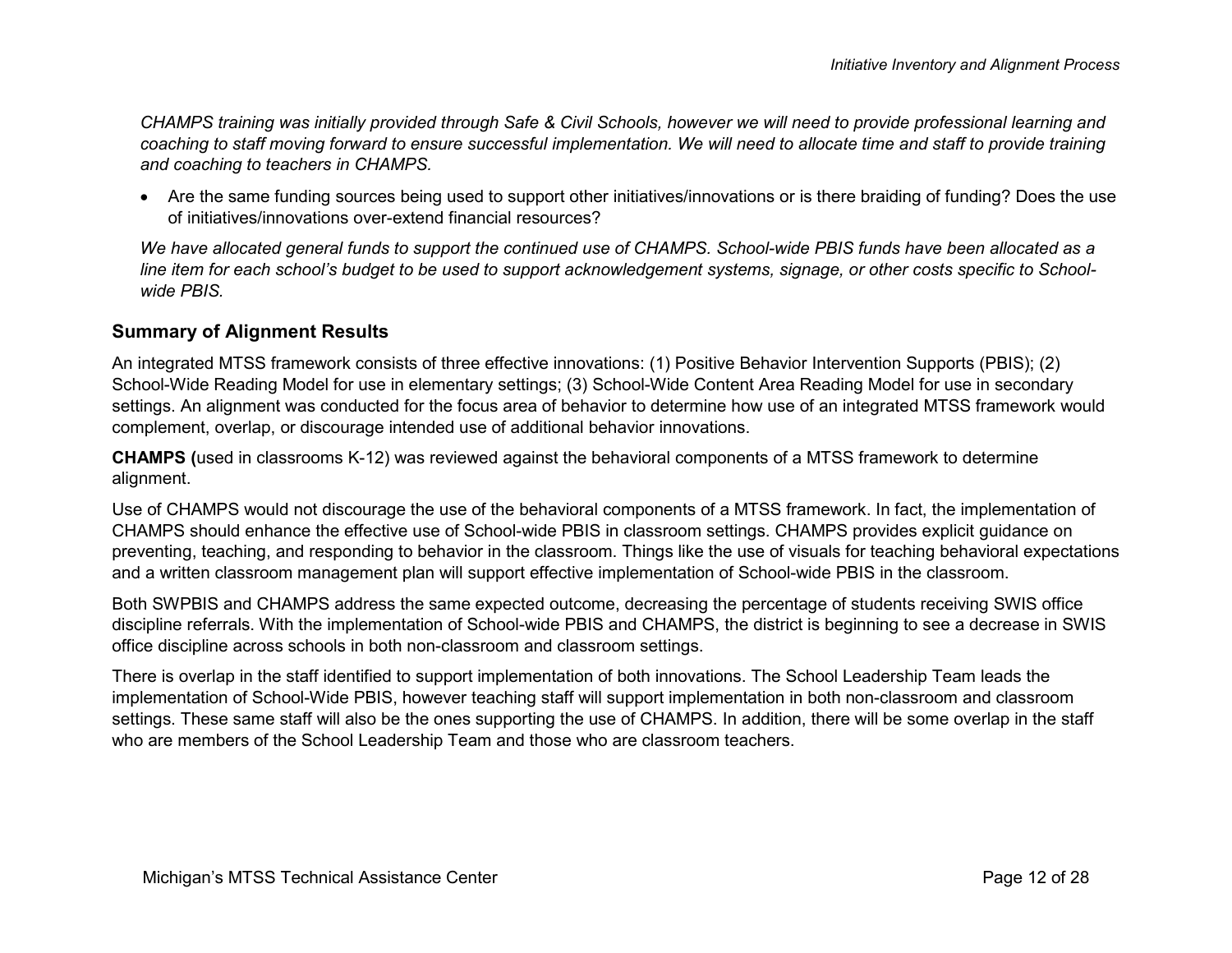The area district leadership needs to pay most attention to is the competition for teachers' time to implement both innovations. For example, the implementation of School-wide PBIS in the classroom and CHAMPS both involve teaching staff. Intentional and explicit guidance will need to be provided to teachers regarding how School-wide PBIS and CHAMPS are used together to improve behavioral outcomes. With guidance from the district, use of both innovations should not over-extend staff time and attention.

Collection and use of office discipline referral data (e.g. SWIS) will improve the implementation of School-wide PBIS and CHAMPS. SWIS referrals are already being collected and used by all school staff in an efficient way. With district guidance provided to teachers on how to efficiently collect and use classroom behavioral data, data collection should not put additional burden on classroom teachers.

The use of both innovations will not likely over-extend funding, as we have already allocated general funds to continue to support School-wide PBIS and CHAMPS resources, training, and coaching.

#### **Recommendation for District Leadership to Consider**

- All innovations should continue to be implemented; however, the allocation of staff meeting time and district PD must be devoted to teachers to support use of School-wide PBIS and prepare to continue using CHAMPS in a way that supports implementation of School-wide PBIS.
- Guidelines for implementation of CHAMPS are need for staff to understand how to use both School-wide PBIS and CHAMPS to support behavior in the classroom. The School-wide PBIS components of defined behavioral expectations, acknowledgement system, and continuum of responses should be integrated into the use of CHAMPS. In addition, district guidance on how to efficiently collect and use additional classroom behavioral data, including the allocation of staffing and time to collect and analyze the data, is needed.
- Consider allowing staff release time for re-teaching core components or practices that require additional implementation support (e.g. training, coaching). Funds for these will likely need to come from the district funds.
- Be judicious about layering-on another innovation for classroom teachers to implement unless additional time can be protected for staff use innovations. In addition, waiting until staff has developed fluency in the use of innovations will reduce, if not eliminate issues with buy-in for anything new.
- Allocating resources listed above (e.g. time, guidance, training, coaching) to support staff use of innovations will increase their collective confidence that the district is most concerned about their level of comfort and successful use of programs and practices.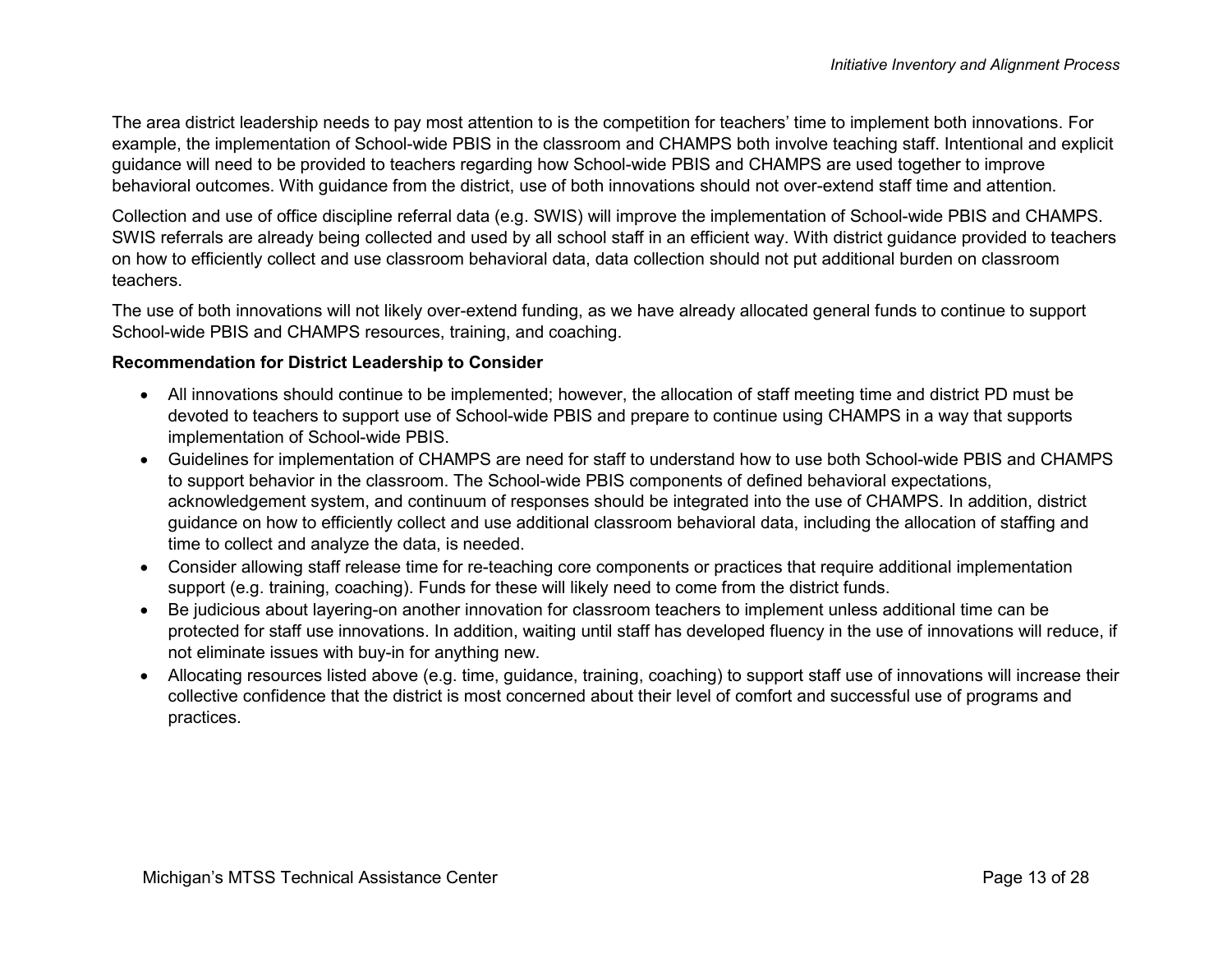## Appendix B: Example Elementary Literacy Inventory and Alignment

This example summary of alignment is from a district in their second year of implementing an integrated behavior and reading MTSS model in collaboration with MiMTSS TA Center.

#### **Date of Inventory: 5.7.20**

#### **Focus Area: Elementary Literacy**

Table B3. Example initiative inventory for elementary literacy

<span id="page-13-0"></span>

| <b>Name of Initiative/Innovation</b>                                                                                  | <b>School-wide Reading Model</b>                                                                                                                                                                                                                                                                                                                                                      | <b>Reading Street</b>                                                                                                                                                                                                                                                                                                                                                 | <b>Writing Foundations and</b><br><b>Short Writing</b>                                                                                                                                                                                                                                                |
|-----------------------------------------------------------------------------------------------------------------------|---------------------------------------------------------------------------------------------------------------------------------------------------------------------------------------------------------------------------------------------------------------------------------------------------------------------------------------------------------------------------------------|-----------------------------------------------------------------------------------------------------------------------------------------------------------------------------------------------------------------------------------------------------------------------------------------------------------------------------------------------------------------------|-------------------------------------------------------------------------------------------------------------------------------------------------------------------------------------------------------------------------------------------------------------------------------------------------------|
| Scale of Intended Use (e.g.,<br>elementary, secondary, Tier 1,<br>Intervention)                                       | <b>Elementary Tier 1</b>                                                                                                                                                                                                                                                                                                                                                              | <b>Elementary Tier 1</b>                                                                                                                                                                                                                                                                                                                                              | <b>Elementary Tier 1</b>                                                                                                                                                                                                                                                                              |
| Group of individuals intended<br>to implement the initiative<br>(e.g., School Leadership<br>Team, classroom teachers) | School Leadership Team                                                                                                                                                                                                                                                                                                                                                                | <b>Elementary Classroom</b><br>Teachers, Title I (components)                                                                                                                                                                                                                                                                                                         | <b>Elementary Classroom</b><br>Teachers, Title I<br>(components)                                                                                                                                                                                                                                      |
| Description (e.g. purpose,<br>skills taught, instructional<br>approach)                                               | Multi-tiered structures<br>encompassing: (1) systems to<br>address the continuum of<br>reading needs across the<br>student body, (2) evidence-<br>based practices focused on<br>the Big Ideas of Reading<br>designed to improve reading<br>outcomes for all students, and<br>(3) data use and analysis<br>(screening, progress<br>monitoring, intervention<br>access & effectiveness) | <b>Scientifically Based Reading</b><br>Research and the Big Ideas of<br>Reading (phonemic<br>awareness, phonics, fluency,<br>vocabulary, comprehension).<br>Writing instruction includes<br>handwriting, conventions,<br>spelling, writing strategies and<br>skills, and applied practice. Use<br>of explicit instructional routines<br>for teaching discrete skills. | Focus on short writing more<br>often to increase the number<br>of opportunities for students<br>to rehearse and retrieve the<br>components and strategies<br>within the writing process<br>and foundational skills for<br>writing. Use of explicit<br>instructional routines for<br>teaching writing. |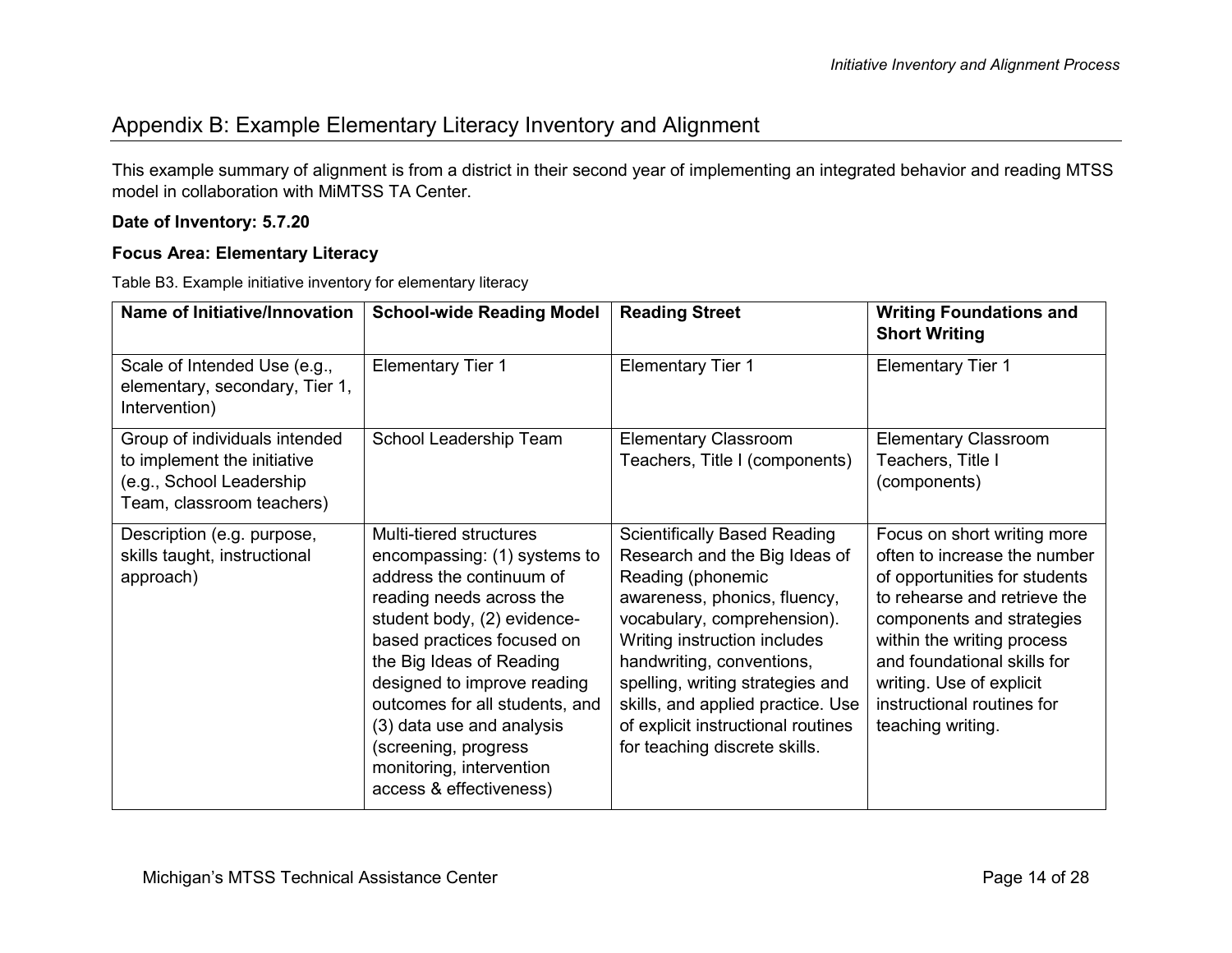| <b>Name of Initiative/Innovation</b>                                                              | <b>School-wide Reading Model</b>                                                                                                                                              | <b>Reading Street</b>                                                                                                                                                                                   | <b>Writing Foundations and</b><br><b>Short Writing</b>                                                                                                                                                               |
|---------------------------------------------------------------------------------------------------|-------------------------------------------------------------------------------------------------------------------------------------------------------------------------------|---------------------------------------------------------------------------------------------------------------------------------------------------------------------------------------------------------|----------------------------------------------------------------------------------------------------------------------------------------------------------------------------------------------------------------------|
|                                                                                                   | Interventions are matched to<br>student needs and include<br>additional time, structure, and<br>increased opportunities for<br>feedback                                       |                                                                                                                                                                                                         |                                                                                                                                                                                                                      |
| <b>Expected Outcome</b>                                                                           | Improve reading outcomes for<br>all students; increase in<br>percentage of students in<br>each school at or above<br>benchmark on Acadience<br><b>Reading Composite Score</b> | Increase in percentage of<br>students within each school at<br>or above benchmark on<br><b>Acadience Reading Composite</b><br>Score                                                                     | Increase percentage of<br>students within each school<br>scoring proficient in writing<br>on MSTEP                                                                                                                   |
| Data Used to Measure<br><b>Outcomes</b>                                                           | School-wide Acadience<br><b>Reading Composite Scores</b>                                                                                                                      | School-wide Acadience<br>Reading Composite Scores,<br><b>MSTEP ELA Scores</b>                                                                                                                           | <b>MSTEP ELA Scores</b>                                                                                                                                                                                              |
| <b>Evidence of Outcomes</b>                                                                       | We are beginning to see an<br>increase in our Kindergarten<br>Acadience Data across<br>schools, specifically in<br>phonemic awareness<br>measures.                            | We have recently selected<br>Reading Street and are just<br>beginning to see an increase in<br>our Kindergarten Acadience<br>Data across schools,<br>specifically in phonemic<br>awareness measures.    | We do not have evidence of<br>improved outcomes,<br>however only a handful of<br>teachers are trained and<br>using this                                                                                              |
| Core components or "big<br>ideas" related to the<br>initiative/innovation/Effective<br>Innovation | *School leadership team<br>*Scientifically valid Reading<br>Research and Big Ideas of<br>Reading (phonemic<br>awareness, phonics,<br>vocabulary, fluency,                     | *Big Ideas of Reading<br>(phonemic awareness,<br>phonics, vocabulary, fluency,<br>comprehension) and Writing<br>(handwriting, conventions,<br>spelling, writing strategies,<br>writing for a variety of | *Focus on short writing more<br>often to increase the number<br>of opportunities for students.<br>Daily writing instruction<br>includes handwriting,<br>conventions, spelling, writing<br>strategies and skills, and |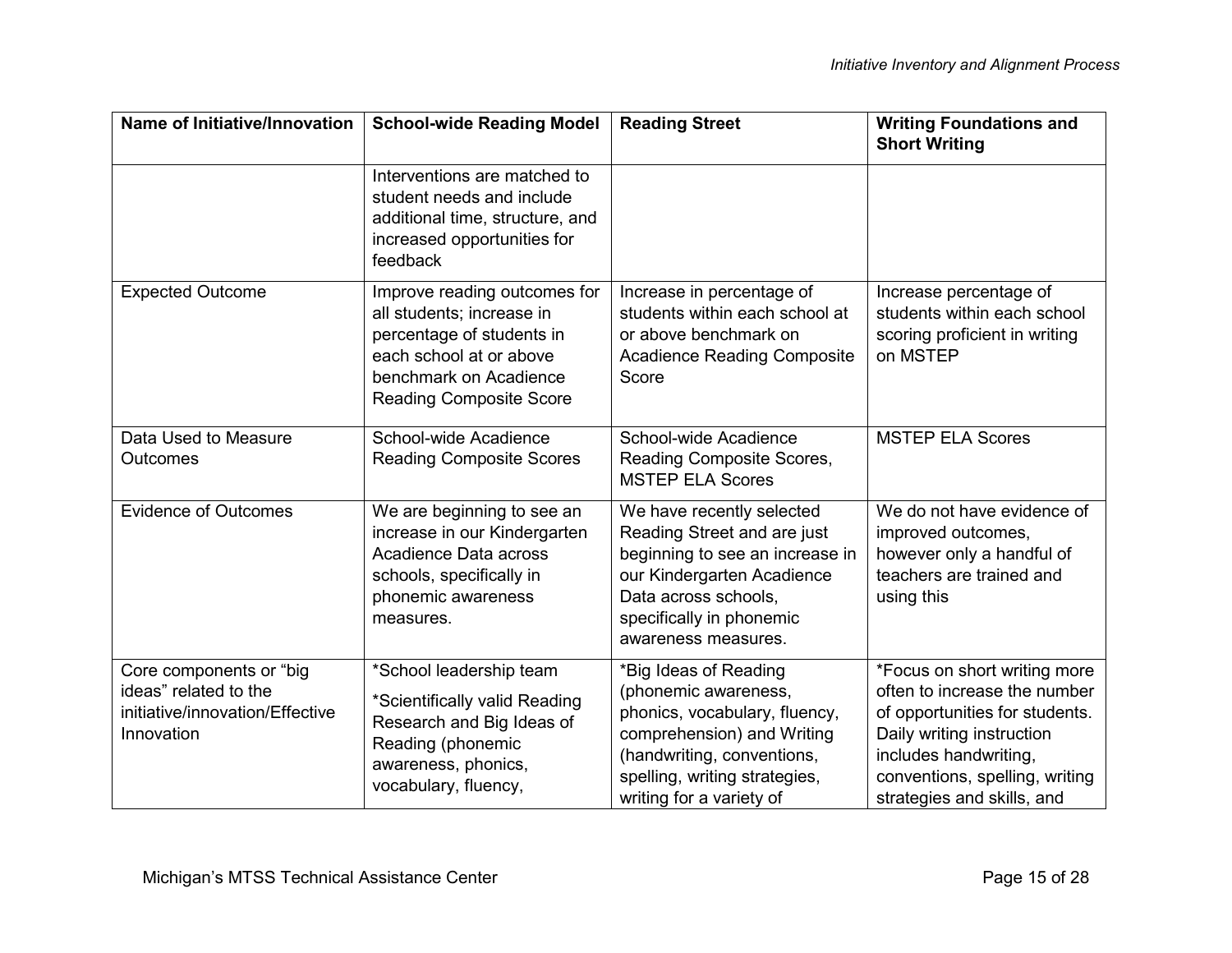| Name of Initiative/Innovation                           | <b>School-wide Reading Model</b>                                                                                                                                                  | <b>Reading Street</b>                                                                                                                     | <b>Writing Foundations and</b><br><b>Short Writing</b>                                                                            |
|---------------------------------------------------------|-----------------------------------------------------------------------------------------------------------------------------------------------------------------------------------|-------------------------------------------------------------------------------------------------------------------------------------------|-----------------------------------------------------------------------------------------------------------------------------------|
|                                                         | comprehension) are the<br>underlying research                                                                                                                                     | purposes) are the skills that are<br>the focus.                                                                                           | applied practice for a variety<br>of purposes                                                                                     |
|                                                         | *90-minute reading block<br>(whole group, small group,<br>independent) and writing<br>about reading                                                                               | *Explicit instructional routines /<br>procedures are provided for<br>teachers to use to teach<br>students how to perform the              | *Explicit instruction routines<br>are provided for teachers to<br>use to teach students how to<br>perform the skill.              |
|                                                         | *Explicit instructional routines<br>and procedures (modeling,<br>guided practice, monitoring,<br>re-teaching, independent<br>mastery before problem or<br>inquiry-based learning) | skill;<br>*There are many in program<br>assessments that could be<br>collected and used for<br>instructional decisions.                   |                                                                                                                                   |
|                                                         | *Use of universal screener<br>and school-wide assessment<br>plan                                                                                                                  |                                                                                                                                           |                                                                                                                                   |
|                                                         | *Use of school-wide data for<br>decision making                                                                                                                                   |                                                                                                                                           |                                                                                                                                   |
| <b>Fidelity Measure</b>                                 | <b>Reading Tiered Fidelity</b><br>Inventory-Elementary outlines<br>core components and levels<br>of use for School-wide<br><b>Reading Model</b>                                   | No fidelity measure has been<br>developed and core<br>components have not been<br>operationalized.                                        | No fidelity measure has<br>been developed and core<br>components have not been<br>operationalized.                                |
| Professional Learning and<br><b>Coaching Commitment</b> | As part of partnership with<br>MIMTSS TAC, SLTs will be<br>provided professional learning<br>and school teams will have<br>identified coaches.                                    | Teachers will need time to<br>receive training and<br>instructional coaching in the<br>accurate delivery of<br>components of the program. | Teachers will need time to<br>receive training and<br>instructional coaching in the<br>accurate use of instructional<br>routines. |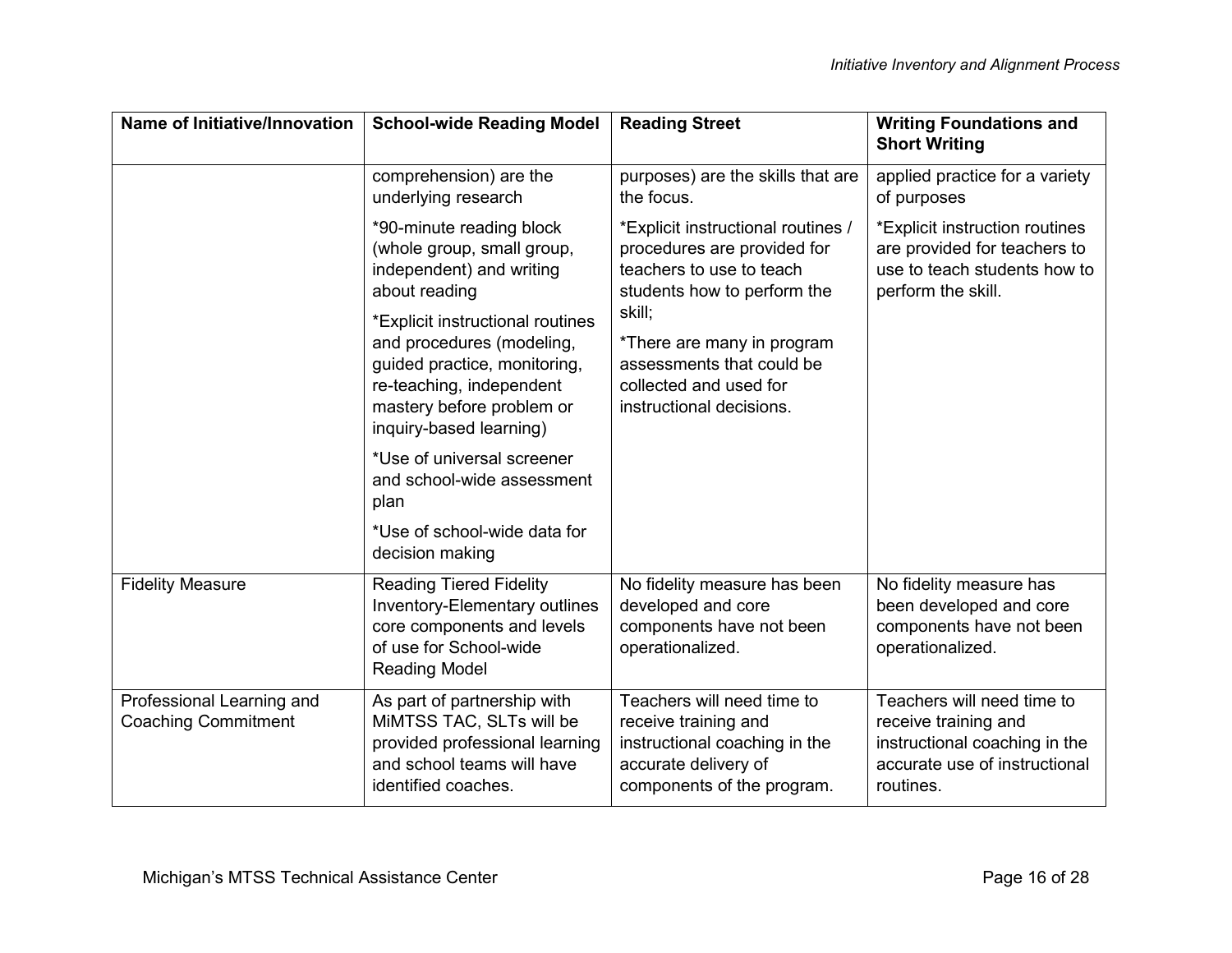| Name of Initiative/Innovation                                                                | <b>School-wide Reading Model</b>                                                                                                          | <b>Reading Street</b>                                                                                                                 | <b>Writing Foundations and</b><br><b>Short Writing</b>                                                                                         |
|----------------------------------------------------------------------------------------------|-------------------------------------------------------------------------------------------------------------------------------------------|---------------------------------------------------------------------------------------------------------------------------------------|------------------------------------------------------------------------------------------------------------------------------------------------|
| <b>Relation to District Priorities</b><br>(e.g., District Improvement,<br>Strategic Plan)    | District Improvement Plan has<br>a specific goal to improve the<br>percentage of students<br>proficient at reading district-<br>wide.     | District Improvement Plan has<br>a specific goal to improve the<br>percentage of students<br>proficient at reading district-<br>wide. | District Improvement Plan<br>has a specific goal to<br>improve the percentage of<br>students proficient at writing<br>district-wide.           |
| <b>Financial Commitment and</b><br>Source of Funding (e.g.,<br>federal, state, grant, other) | MIMTSS TAC provides<br>training free of cost for school<br>leadership teams and<br>coaches. On-going costs for<br>subs, travel, stipends. | General Funds, continued<br>costs for consumables, will<br>need to replace teacher<br>materials in approximately 6<br>years           | MIMTSS TAC provides this<br>training at a low cost (\$20-<br>30) per teacher. Materials<br>are included in the training.<br>No on-going costs. |

#### **Alignment Questions**

Respond to the questions below to determine alignment of initiatives and/or innovations for the selected focus area.

• Are there initiatives or innovations that address the same target audience for the same purpose or expected outcome? If so, review evidence of outcomes and consider the effectiveness of initiatives / innovations.

*A School-wide Reading Model and Reading street both support core reading instruction for all elementary students and with the same expected outcome, increasing the percentage of student at or above benchmark on Acadience Reading composite scores. Reading street and Writing Foundations are both used as part of core writing instruction with all elementary students to teach writing for the same expected outcome, improved ELA scores on MSTEP.*

*We are beginning to see an increase in our Kindergarten Acadience data across schools, specifically in phonemic awareness measures. However, we have not seen improvement in writing yet. Writing Foundations is not being implemented consistently across schools, so we would not expect to see improved outcomes yet.*

• Are there core components or instructional approaches that seem to contradict one another? When used together, are there initiatives or innovations that complement one another and improve effectiveness? How?

*The core components of a School-wide Reading Model and Reading Street do not contradict one another. In fact, implementation of a School-wide Reading Model should enhance the effective use of Reading Street due to the use of a 90-minute reading block, assessment plan and additional structures to support teachers in effectively using Reading Street.*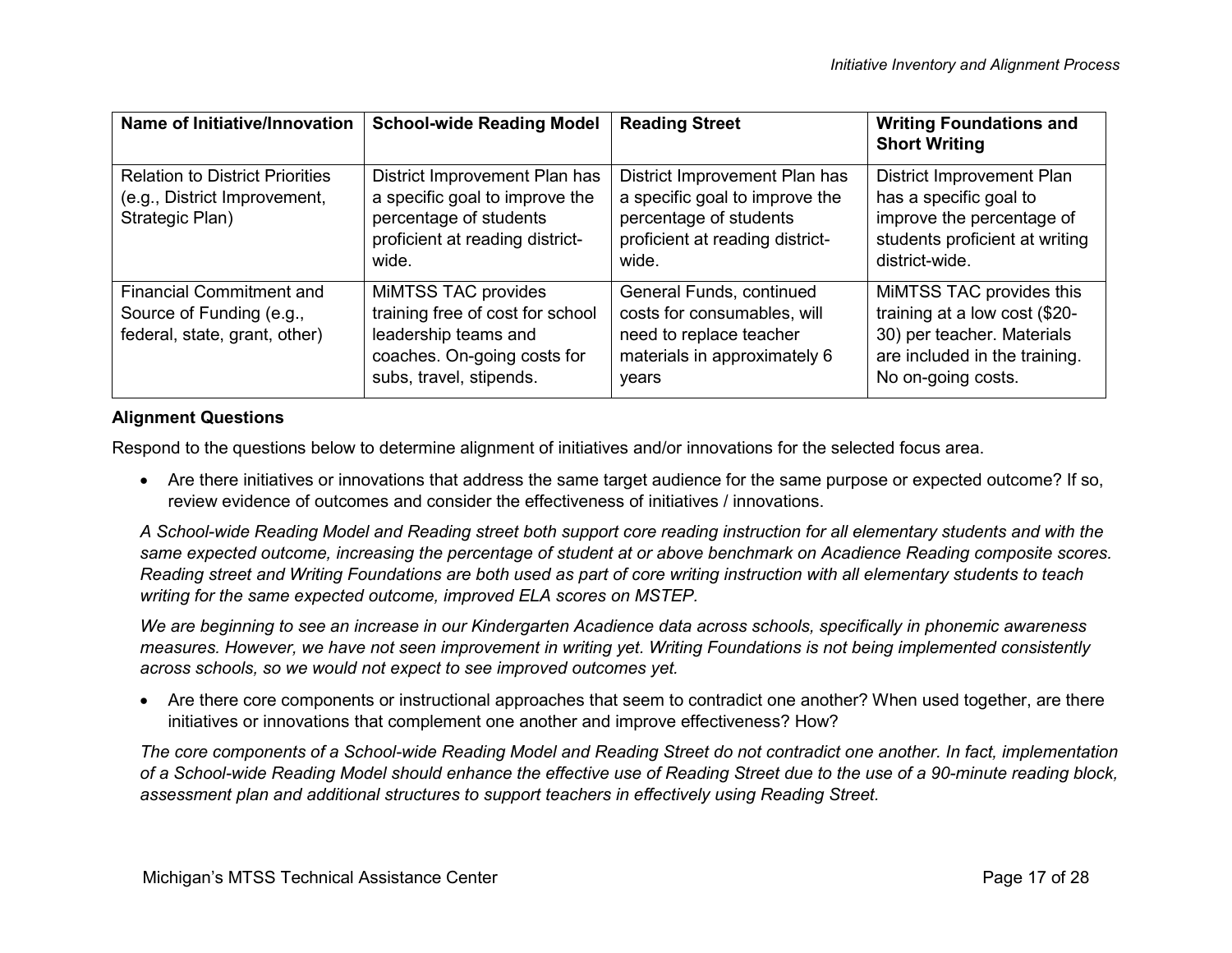*The writing components of Reading Street and Writing Foundations do not contradict one another, as they both address the writing foundational skills through the use of explicit instructional routines. However, the routines provided by Writing Foundations are more explicit and robust and could improve the implementation of writing components of Reading Street if intentionally embedded.*

• Is there overlap in the staff necessary to support implementation? Will use of multiple initiatives and innovations addressing the same area of focus over-extend staff time and attention?

*The same staff are expected to support use of the Reading Street and Writing Foundations. At the elementary level, classroom teachers and Title I teachers will be using both Reading Street and Writing Foundations. There will also be some School Leadership Team members who are classroom teachers.*

*Intentional and explicit guidance will need to be provided to teachers regarding how Reading Street and Writing Foundations are used together to improve overall outcomes. In addition, time will need to be allocated for training classroom teachers in how to use the innovations. With guidance from the district, use of both innovations should not over-extend staff time and attention.*

• What is the impact on staff time to administer and collect data required for initiatives / innovations? Is there data that is collected and used for the same purpose? Are the same staff being leveraged?

*Both a School-wide Reading Model and Reading Street provide expectations on the use of assessments. A School-wide Reading Model requires the use of a universal screener (e.g., Acadience Reading), which can also be used to improve implementation of Reading Street. Guidance will need to be given to classroom teachers on which Reading Street assessments will be used and how the data is used to drive instruction. Acadience Reading is already being collected and used in an efficient way by a SWAT team, thereore data collection should not put additional burden on classroom teachers.*

• Is there available professional learning and coaching? Will providing the professional learning and coaching supports necessary for successful implementation over-extend resources (e.g., time, staff, funding)?

*School Leadership Teams and coaches receive professional learning in a School-wide Reading Model through MiMTSS TA Center. School coaches provide coaching to School Leadership Teams and the District Coaching System outlines additional supports provided to school coaches. Reading Street provided professional learning initially, however we will need to provide professional learning and coaching to staff moving forward to ensure successful implementation. We will need to allocate time and staff to providing training and coaching to elementary teachers in Reading Street and Writing Foundations.* 

• Are the same funding sources being used to support other initiatives / innovations or is there braiding of funding? Does the use of initiatives / innovations over-extend financial resources?

*We have allocated general funds to support the continued use of Reading Street. The other innovations have minimal to no cost and therefore will not tax our financial resources.*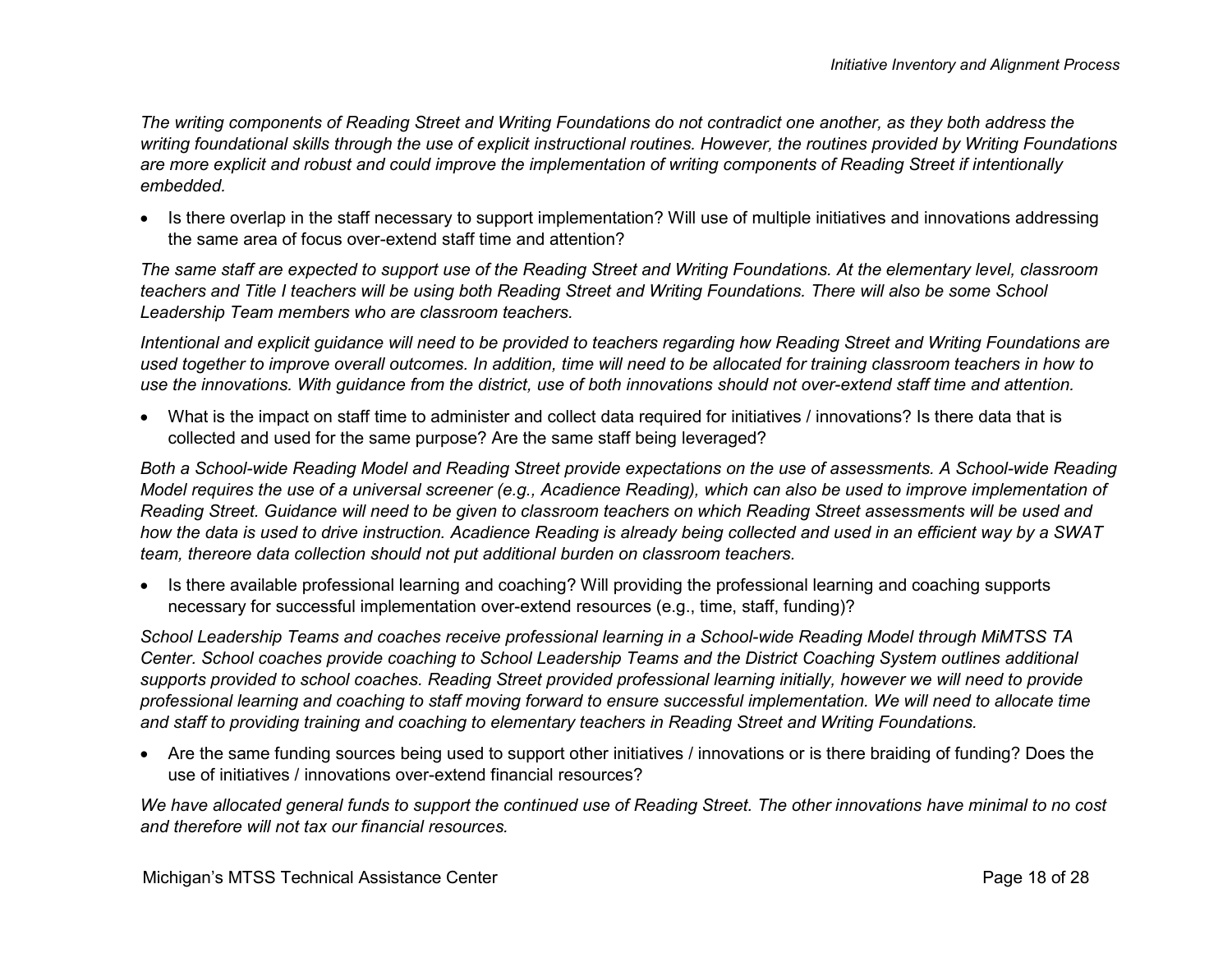#### **Summary of Alignment Results**

An integrated MTSS framework consists of three effective innovations: (1) Positive Behavior Intervention Supports (PBIS); (2) School-Wide Reading Model for use in elementary settings; (3) School-Wide Content Area Reading Model for use in secondary settings. An alignment was conducted for the focus area of elementary literacy to determine how use of an integrated MTSS framework would complement, overlap, or discourage intended use of additional reading and writing innovations.

Here is a listing of the reading and writing innovations reviewed against the elementary reading components of an integrated MTSS framework to determine alignment:

- 1. Reading Street (basal reading program) used at the elementary level
- 2. Writing Foundations and Short Writing (Archer) used at the elementary level

Use of the innovations listed above would not discourage the use of the reading components of an integrated MTSS framework.

<span id="page-18-0"></span>The implementation of a School-Wide Reading Model should enhance the effective use of Reading Street. Things like the use of a 90-minute reading block, an assessment plan, and grade level data analysis will promote integration with assessments and structures for teachers to effectively use Reading Street.

The writing components of Reading Street and Writing Foundations complement one another, as they both address foundational skills of writing. The instructional routines provided by Writing Foundations are more explicit and robust than those in Reading Street, and when used together, could improve the implementation of writing components of Reading Street, if intentionally embedded.

All three innovations address the same expected outcome, increasing the percentage of students at or above benchmark on Acadience Reading composite scores and improved ELA scores on MSTEP. With the implementation of a School-wide Reading Model and Reading Street, the district is beginning to see an increase in Kindergarten Acadience data across schools.

The School Leadership Team is the primary focus of the School-Wide Reading Model, while teaching staff are the focus of Reading Street and Writing Foundations. There will be some overlap in the staff who are members of the School Leadership Team and those who are classroom teachers.

The area district leadership needs to pay most attention to is the competition for teachers' time to implement the innovations. For example, the implementation of Reading Street and Writing Foundations both involve teaching staff. Intentional and explicit guidance will need to be provided to elementary teachers regarding how these Reading Street and Writing Foundations are used together to improve overall outcomes. With guidance from the district, use of both innovations should not over-extend staff time and attention.

Collection and use of Acadience Reading will improve the implementation of a School-wide Reading Model and Reading Street. With use of a SWAT team to collect this data in an efficient way and district guidance provided to teachers on which Reading Street assessments will be collected and used, data collection should not put additional burden on classroom teachers.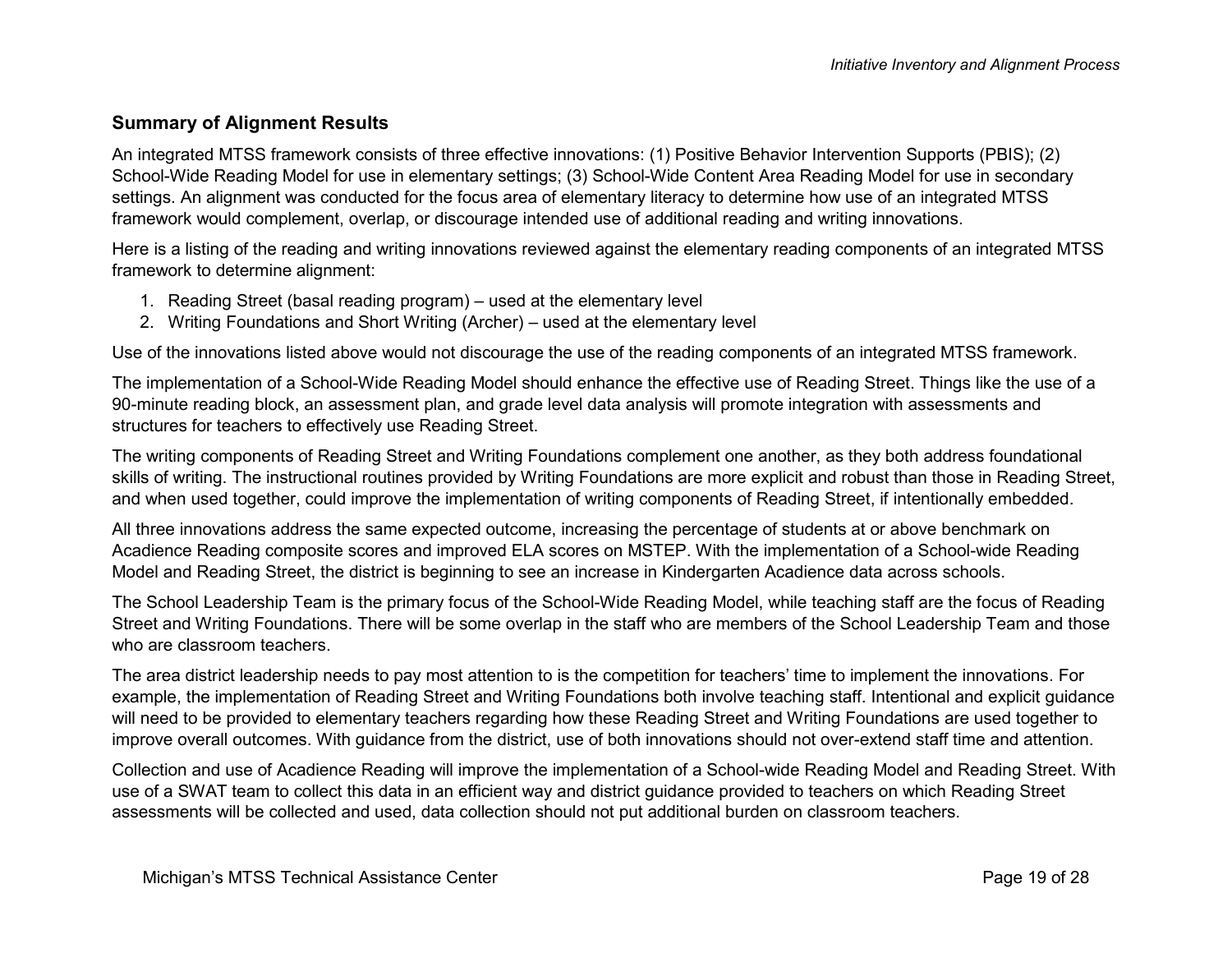The use of these three innovations will not likely over-extend funding, as we have already allocated general funds to continue to support Reading Street. The other innovations have minimal to no cost.

#### **Recommendation for District Leadership to Consider**

- All innovations at the elementary level should continue to be implemented; however, the allocation of staff meeting time and district PD must be devoted to teachers to support use of a School-wide Reading Model and prepare to continue using Reading Street and Writing Foundations.
- Guidelines for implementation of core reading and writing instructions are need for staff to understand how to use both Reading Street and Writing Foundations as part of ELA instruction. In addition, guidelines for which Reading Street assessments will be used is necessary to ensure there is not assessment overload on teachers and students.
- Consider allowing staff release time for re-teaching core components or practices that require additional implementation support (e.g., training, coaching). Funds for these will likely need to come from the district funds.
- Be judicious about layering-on another innovation at the elementary level unless additional time can be protected for staff use innovations. In addition, waiting until staff has developed fluency in the use of innovations will reduce, if not eliminate buy-in for anything new.
- Allocating resources listed above to support staff use will also increase their collective confidence that the district is most concerned about their level of comfort and successful use of programs and practices.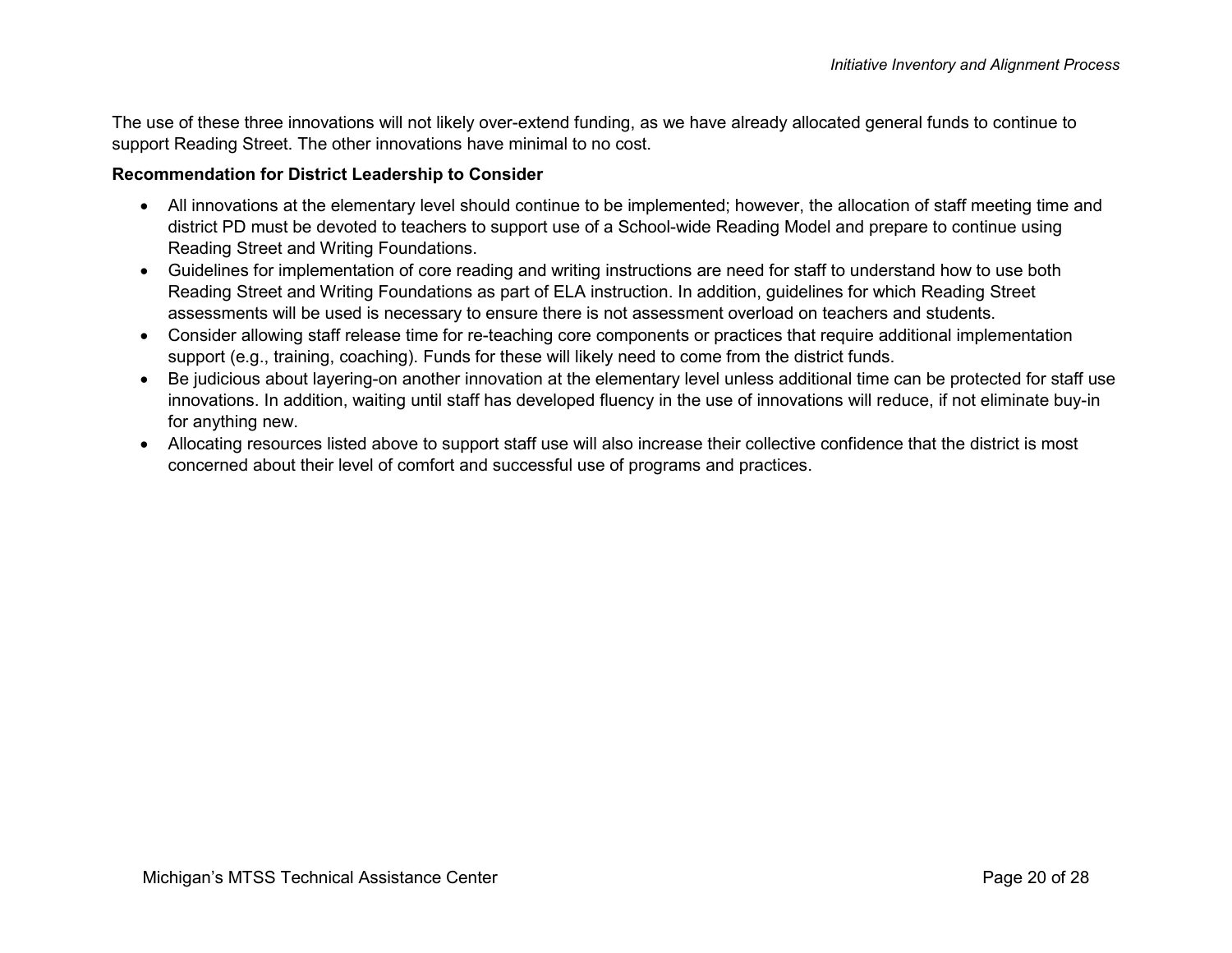## Appendix C: Example Secondary Literacy Inventory and Alignment

This example summary of alignment is from a district in their second year of implementing an integrated behavior and reading MTSS model in collaboration with MiMTSS TA Center.

#### **Date of Inventory: 5.7.20**

#### **Focus Area: Secondary Literacy**

Table C4. Example initiative inventory for secondary literacy

<span id="page-20-0"></span>

| Name of<br>Initiative/Innovation                                                                                         | <b>School-wide Content Area</b><br><b>Reading Model</b>                                                                                                                                                                                                                                                                                                                                                                                                | <b>Explicit Vocabulary</b>                                                                                                                                                                                                   | <b>Text Summarization with</b><br><b>Writing Frames</b>                                                                                                                                                                                                             |
|--------------------------------------------------------------------------------------------------------------------------|--------------------------------------------------------------------------------------------------------------------------------------------------------------------------------------------------------------------------------------------------------------------------------------------------------------------------------------------------------------------------------------------------------------------------------------------------------|------------------------------------------------------------------------------------------------------------------------------------------------------------------------------------------------------------------------------|---------------------------------------------------------------------------------------------------------------------------------------------------------------------------------------------------------------------------------------------------------------------|
| Scale of Intended Use (e.g.,<br>elementary, secondary, Tier<br>1, Intervention)                                          | Secondary Tier 1                                                                                                                                                                                                                                                                                                                                                                                                                                       | Secondary Tier 1                                                                                                                                                                                                             | Secondary Tier 1                                                                                                                                                                                                                                                    |
| Group of individuals<br>intended to implement the<br>initiative (e.g., School<br>Leadership Team,<br>classroom teachers) | School Leadership Team                                                                                                                                                                                                                                                                                                                                                                                                                                 | <b>Secondary Content Area</b><br>Teachers, Interventionists<br>(components)                                                                                                                                                  | <b>Secondary Content Area</b><br>Teachers, Interventionists<br>(components)                                                                                                                                                                                         |
| Description (e.g. purpose,<br>skills taught, instructional<br>approach)                                                  | Multi-tiered structures<br>encompassing: (1) systems to<br>address the continuum of reading<br>needs across the student body, (2)<br>evidence-based practices focused<br>on the Big Ideas of Adolescent<br>Reading designed to improve<br>reading outcomes for all students,<br>and (3) data use and analysis<br>(screening, progress monitoring,<br>intervention access & effectiveness)<br>Interventions are matched to<br>student needs and include | Content area reading strategy<br>used before reading to<br>support vocabulary<br>acquisition and<br>comprehension. Use of<br>explicit instructional routine to<br>teach students vocabulary<br>specific to the content area. | Content area reading (and<br>writing) strategy used after<br>reading to support<br>comprehension and short<br>writing. Use of explicit<br>instructional routine and<br>writing frames to teach<br>student how to summarize<br>text specific to the content<br>area. |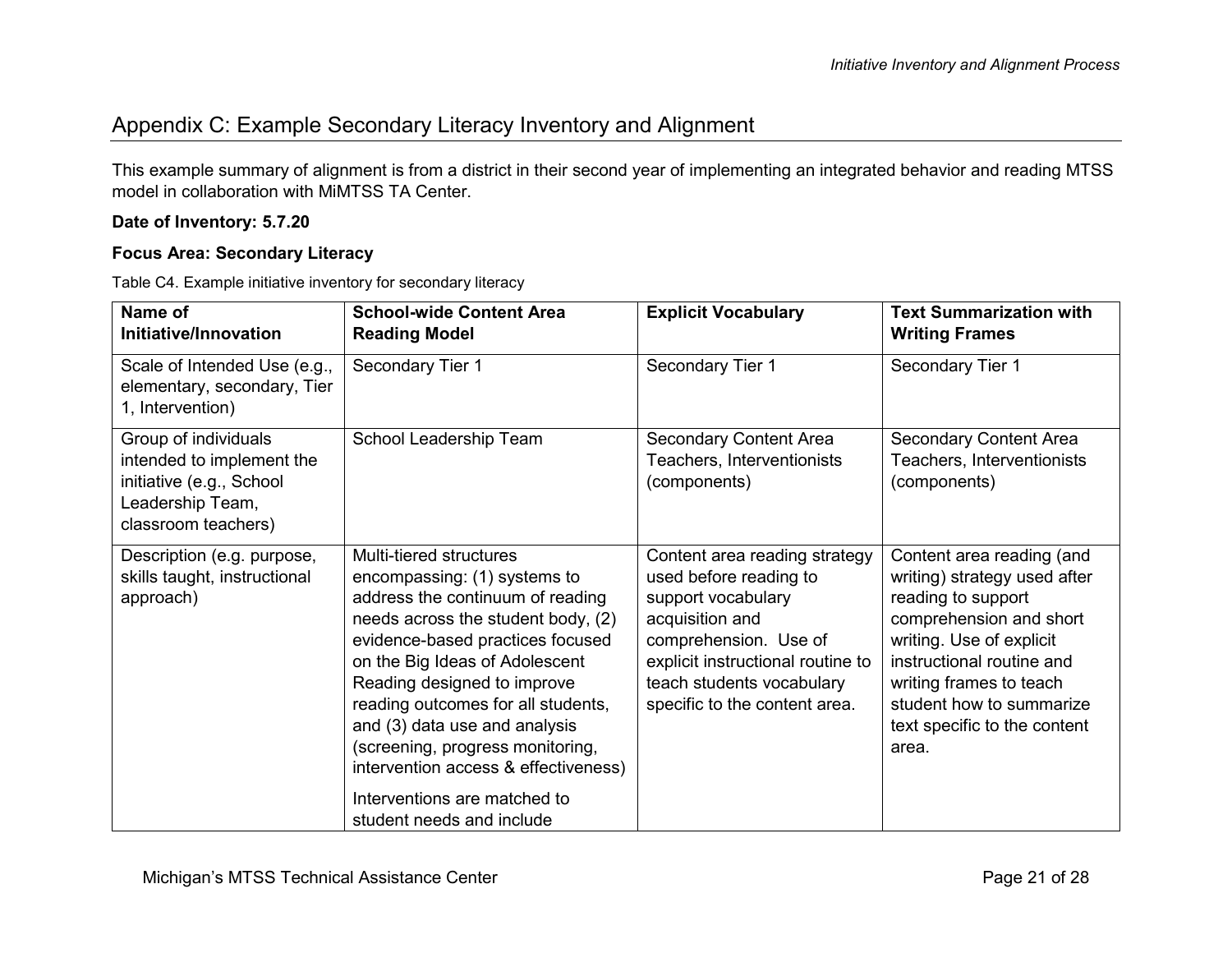| Name of<br>Initiative/Innovation                                                    | <b>School-wide Content Area</b><br><b>Reading Model</b>                                                                                                                                                                                 | <b>Explicit Vocabulary</b>                                                                                                                                                       | <b>Text Summarization with</b><br><b>Writing Frames</b>                                                                                                                                  |
|-------------------------------------------------------------------------------------|-----------------------------------------------------------------------------------------------------------------------------------------------------------------------------------------------------------------------------------------|----------------------------------------------------------------------------------------------------------------------------------------------------------------------------------|------------------------------------------------------------------------------------------------------------------------------------------------------------------------------------------|
|                                                                                     | additional time, structure, and<br>increased opportunities for feedback                                                                                                                                                                 |                                                                                                                                                                                  |                                                                                                                                                                                          |
| <b>Expected Outcome</b>                                                             | Improve reading outcomes for all<br>students; decrease in percentage of<br>students in each school at risk for<br>drop-out as measured by Early<br><b>Warning Indicators</b>                                                            | Improve reading outcomes for<br>all students; decrease in<br>percentage of students in<br>each school at risk for drop-<br>out as measured by Early<br><b>Warning Indicators</b> | Improve reading outcomes<br>for all students; decrease in<br>percentage of students in<br>each school at risk for drop-<br>out as measured by Early<br><b>Warning Indicators</b>         |
| Data Used to Measure<br>Outcomes                                                    | Early Warning Indicators (e.g.,<br>overall engagement, attendance,<br>behavior, course performance)                                                                                                                                     | <b>Early Warning Indicators</b><br>(e.g., overall engagement,<br>attendance, behavior, course<br>performance)                                                                    | <b>Early Warning Indicators</b><br>(e.g., overall engagement,<br>attendance, behavior,<br>course performance)                                                                            |
| <b>Evidence of Outcomes</b>                                                         | We are beginning to see an<br>increase in our attendance data in<br>core classes and a very small<br>increase in course performance for<br>ELA classes.                                                                                 | We do not have evidence of<br>improved outcomes, however<br>only a handful of teachers are<br>trained and using this                                                             | Not all staff are trained in<br>this strategy. ELA teachers<br>have been using Text<br>Summarization, and we are<br>seeing a small increase in<br>course performance for ELA<br>classes. |
| Core components or "big<br>ideas" related to the<br>initiative/innovation/Effective | *School leadership team<br>*Big Ideas of Adolescent Literacy<br>(advanced decoding, fluency,                                                                                                                                            | Vocabulary is the Big Idea of<br><b>Adolescent Literacy</b><br>addressed.                                                                                                        | Comprehension is the Big<br>Idea of Adolescent Literacy<br>addressed.                                                                                                                    |
| Innovation                                                                          | vocabulary, comprehension,<br>motivation) and IES<br><b>Recommendations for Adolescent</b><br>Reading (explicit vocabulary and<br>comprehension strategy instruction,<br>opportunities for extended<br>discussion, increased motivation | Explicit instructional routines /<br>procedures are provided for<br>teachers to use to teach<br>students how to perform the<br>skill.                                            | <b>Explicit instructional routines</b><br>/ procedures are provided for<br>teachers to use to teach<br>students how to perform the<br>skill.                                             |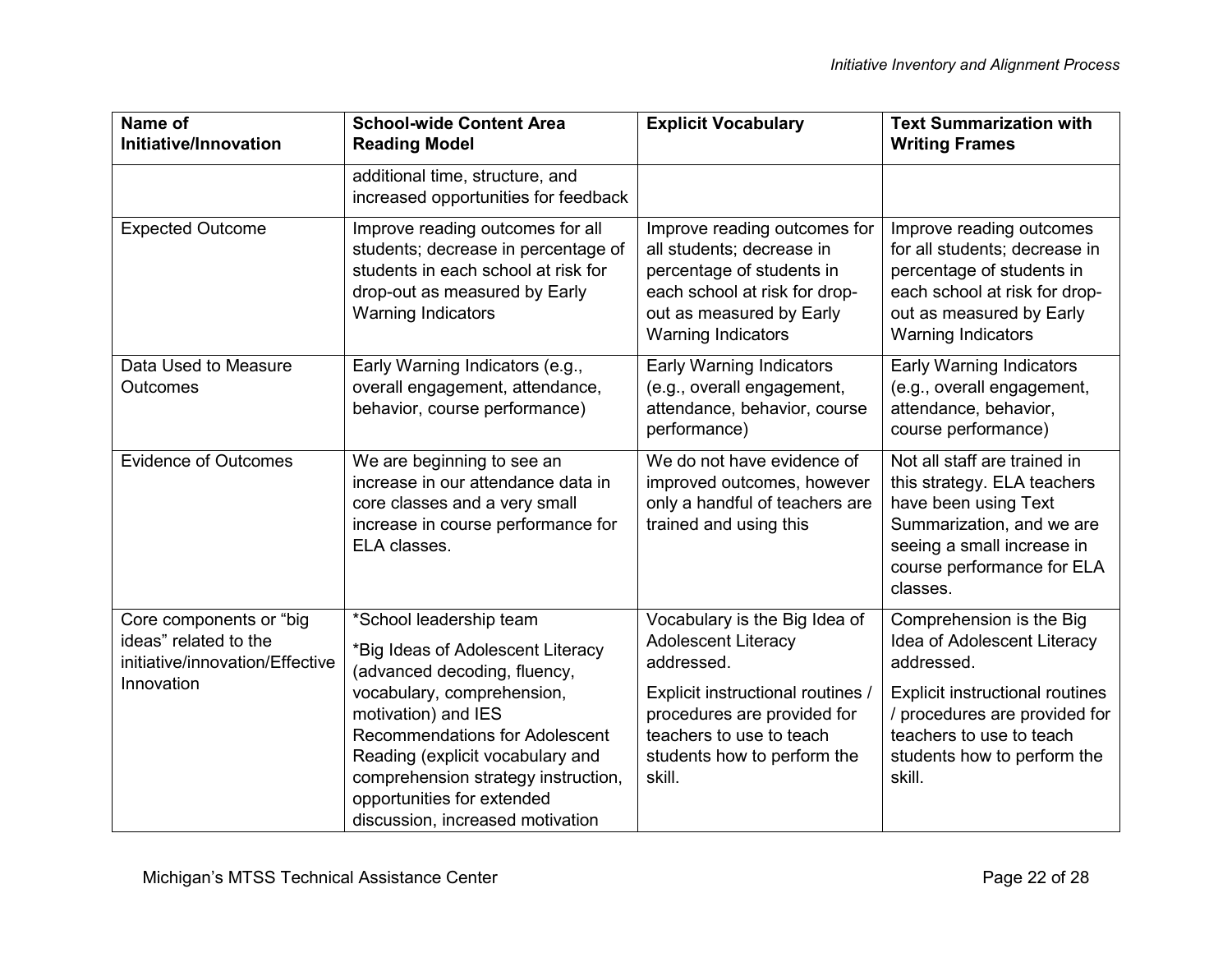| Name of<br>Initiative/Innovation                        | <b>School-wide Content Area</b><br><b>Reading Model</b>                                                                                                                        | <b>Explicit Vocabulary</b>                                                                                                                  | <b>Text Summarization with</b><br><b>Writing Frames</b>                                                                                            |
|---------------------------------------------------------|--------------------------------------------------------------------------------------------------------------------------------------------------------------------------------|---------------------------------------------------------------------------------------------------------------------------------------------|----------------------------------------------------------------------------------------------------------------------------------------------------|
|                                                         | and engagement, intensive<br>interventions for struggling readers)<br>are underlying research                                                                                  | Strategy fidelity checklists<br>can be used to guide<br>instructional decisions.                                                            | <b>Strategy fidelity checklists</b><br>can be used to guide<br>instructional decisions.                                                            |
|                                                         | *Explicit instructional routines and<br>procedures (modeling, guided<br>practice, monitoring, re-teaching,<br>independent mastery before<br>problem or inquiry-based learning) |                                                                                                                                             |                                                                                                                                                    |
|                                                         | *Use of universal screener and<br>school-wide assessment plan                                                                                                                  |                                                                                                                                             |                                                                                                                                                    |
|                                                         | *Use of school-wide data for<br>decision making                                                                                                                                |                                                                                                                                             |                                                                                                                                                    |
| <b>Fidelity Measure</b>                                 | Reading Tiered Fidelity Inventory-<br>Secondary outlines core<br>components and levels of use for<br>School-wide Content Area Reading<br>Model                                 | Strategy fidelity checklists<br>have been developed that<br>outline the key elements<br>necessary to implement the<br>strategy as intended. | <b>Strategy fidelity checklists</b><br>have been developed that<br>outline the key elements<br>necessary to implement the<br>strategy as intended. |
| Professional Learning and<br><b>Coaching Commitment</b> | As part of partnership with MiMTSS<br>TAC, SLTs will be provided<br>professional learning and school<br>teams will have identified coaches.                                    | Teachers will need time to<br>receive training and<br>instructional coaching in the<br>accurate use of the strategy.                        | Teachers will need time to<br>receive training and<br>instructional coaching in the<br>accurate use of the strategy.                               |
|                                                         |                                                                                                                                                                                |                                                                                                                                             | As part of partnership with<br>MiMTSS TAC, SLTs will be<br>provided professional<br>learning and school teams<br>will have identified coaches.     |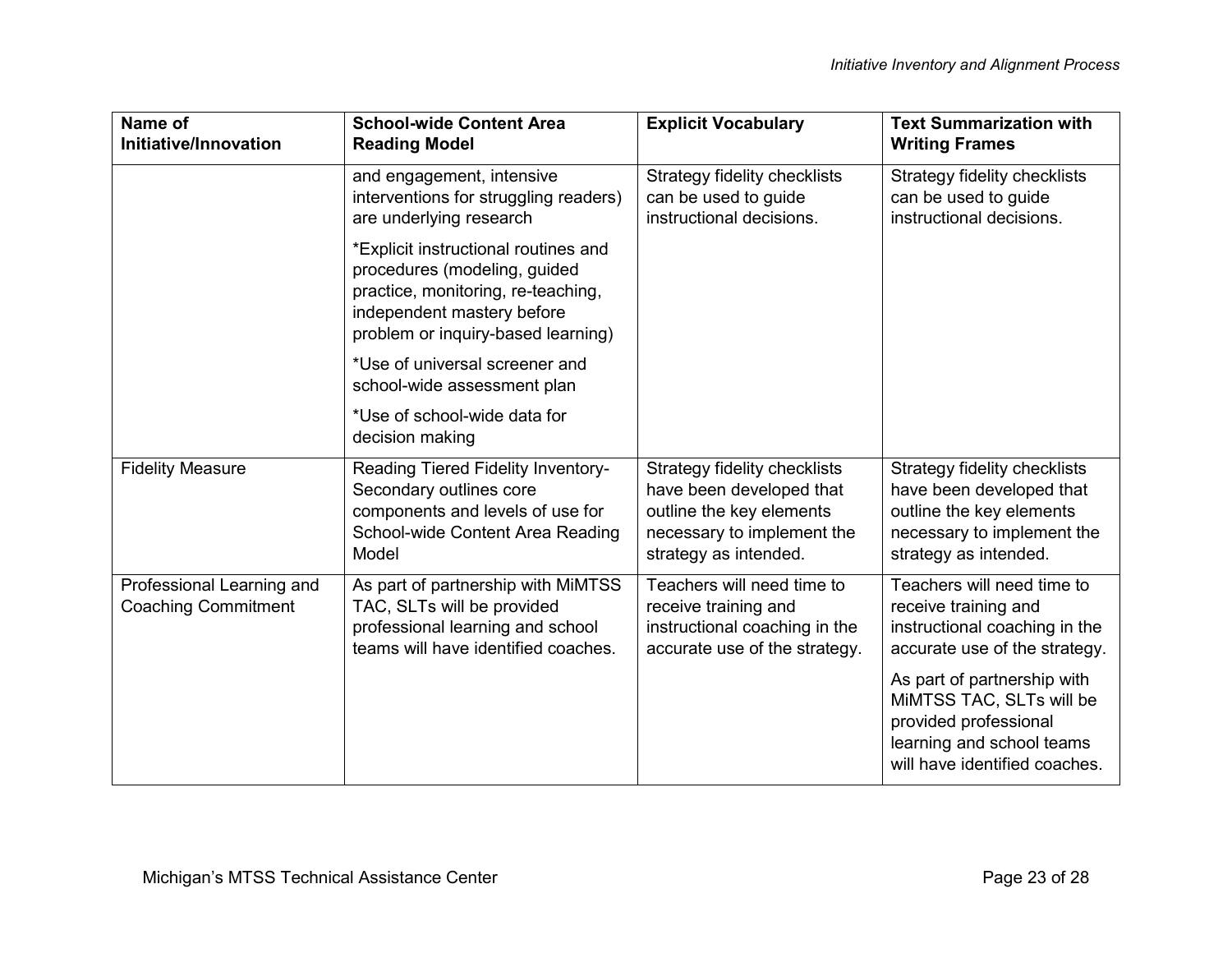| Name of<br>Initiative/Innovation                                                             | <b>School-wide Content Area</b><br><b>Reading Model</b>                                                                                       | <b>Explicit Vocabulary</b>                                                                                                                                                                                                              | <b>Text Summarization with</b><br><b>Writing Frames</b>                                                                                                                                                                                 |
|----------------------------------------------------------------------------------------------|-----------------------------------------------------------------------------------------------------------------------------------------------|-----------------------------------------------------------------------------------------------------------------------------------------------------------------------------------------------------------------------------------------|-----------------------------------------------------------------------------------------------------------------------------------------------------------------------------------------------------------------------------------------|
| <b>Relation to District Priorities</b><br>(e.g., District Improvement,<br>Strategic Plan)    | District Improvement Plan has a<br>specific goal to decrease the<br>percentage of students at risk for<br>drop-out and passing their classes. | <b>District Improvement Plan</b><br>has a specific goal to<br>decrease the percentage of<br>students at risk for drop-out<br>and passing their classes.                                                                                 | <b>District Improvement Plan</b><br>has a specific goal to<br>decrease the percentage of<br>students at risk for drop-out<br>and passing their classes.                                                                                 |
| <b>Financial Commitment and</b><br>Source of Funding (e.g.,<br>federal, state, grant, other) | MiMTSS TAC provides training free<br>of cost for school leadership teams<br>and coaches. On-going costs for<br>subs, travel, stipends.        | MiMTSS TAC provides this<br>training free of cost for<br>intensive TA partners.<br>Strategy materials are<br>included in the training. Staff<br>will need access to high-<br>quality text within content<br>areas to use this strategy. | MIMTSS TAC provides this<br>training free of cost for<br>intensive TA partners.<br>Strategy materials are<br>included in the training. Staff<br>will need access to high-<br>quality text within content<br>areas to use this strategy. |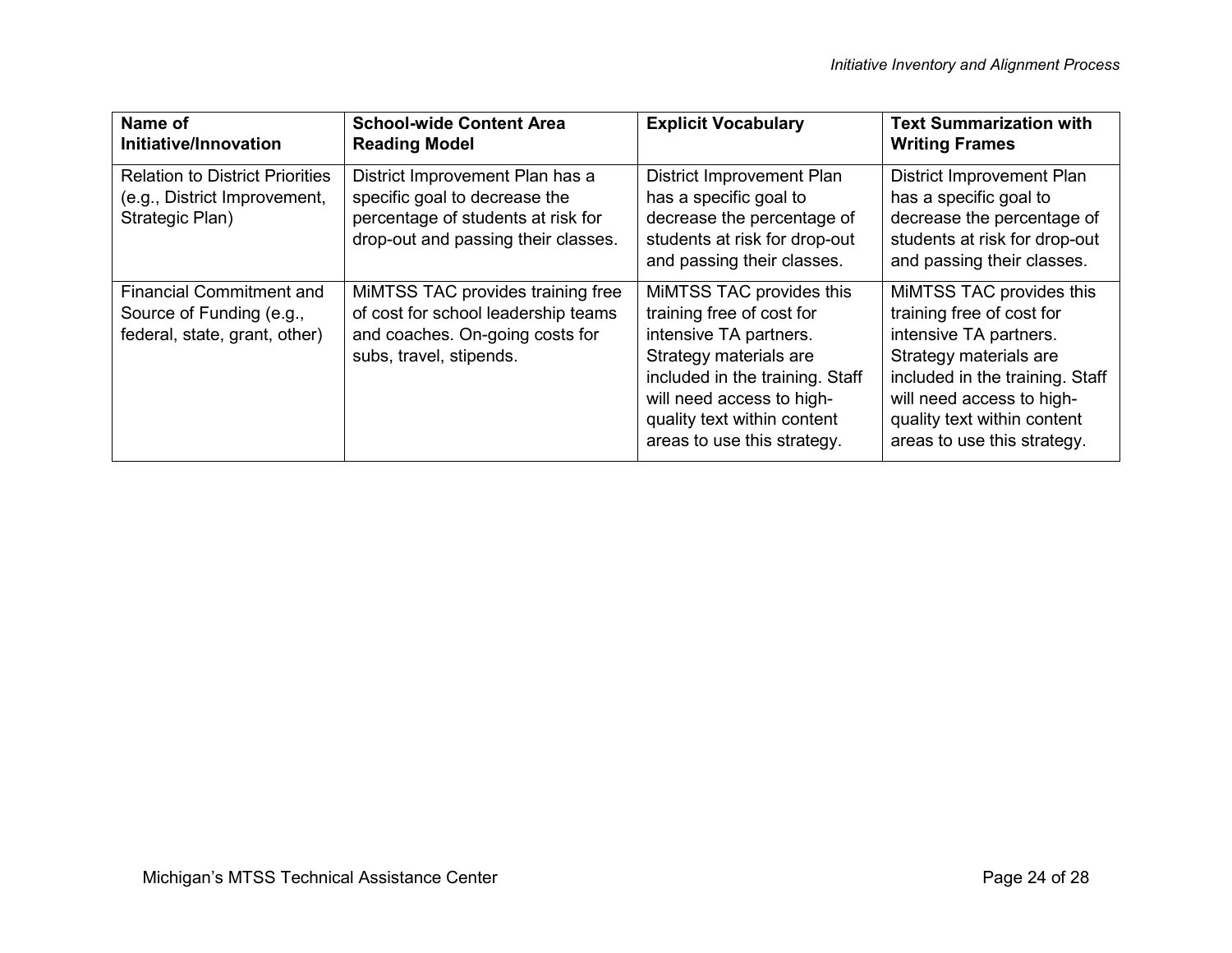#### **Alignment Questions**

Respond to the questions below to determine alignment of initiatives and/or innovations for the selected focus area.

• Are there initiatives or innovations that address the same target audience for the same purpose or expected outcome? If so, review evidence of outcomes and consider the effectiveness of initiatives / innovations.

*A School-wide Content Area Reading Model and both strategies support core reading instruction for all secondary students and with the same expected outcome, decreasing the percentage of students at risk for dropping out and improving reading outcomes for all students.* 

*We are beginning to see an increase in our course performance indicator data for ELA classes. Strategies are not being implemented consistently across content areas, so we would not expect to see improved outcomes yet.*

• Are there core components or instructional approaches that seem to contradict one another? When used together, are there initiatives or innovations that complement one another and improve effectiveness? How?

*The core components of a School-wide Content Area Reading Model, Explicit Vocabulary, and Text Summarization do not contradict one another. In fact, they complement each other very nicely. Implementation of both content area reading strategies across all core subject areas will improve overall implementation of the Tier 1 components of a School-wide Reading Model.*

• Is there overlap in the staff necessary to support implementation? Will use of multiple initiatives and innovations addressing the same area of focus over-extend staff time and attention?

*The same staff are expected to support use of the content area reading strategies (e.g., explicit vocabulary, text summarization). At the secondary level, content area teachers will be using content area reading strategies. There will also be some School Leadership Team members who are content area teachers.*

*Intentional and explicit guidance will need to be provided to teachers regarding how content area reading strategies are used together to improve overall outcomes. In addition, time will need to be allocated for training teachers in how to use the strategies. With guidance from the district, use of content area reading strategies as part of the School-wide Content Area Reading Modelt should not over-extend staff time and attention.*

• What is the impact on staff time to administer and collect data required for initiatives / innovations? Is there data that is collected and used for the same purpose? Are the same staff being leveraged?

*Both a School-wide Content Area Reading Model and content area reading strategies provide expectations on the use of assessments. A School-wide Content Area Reading Model requires the use of a universal screener (e.g., Early Warning Indicators), which can also be used to measure impact of strategy implementation. Guidance will need to be given to content area*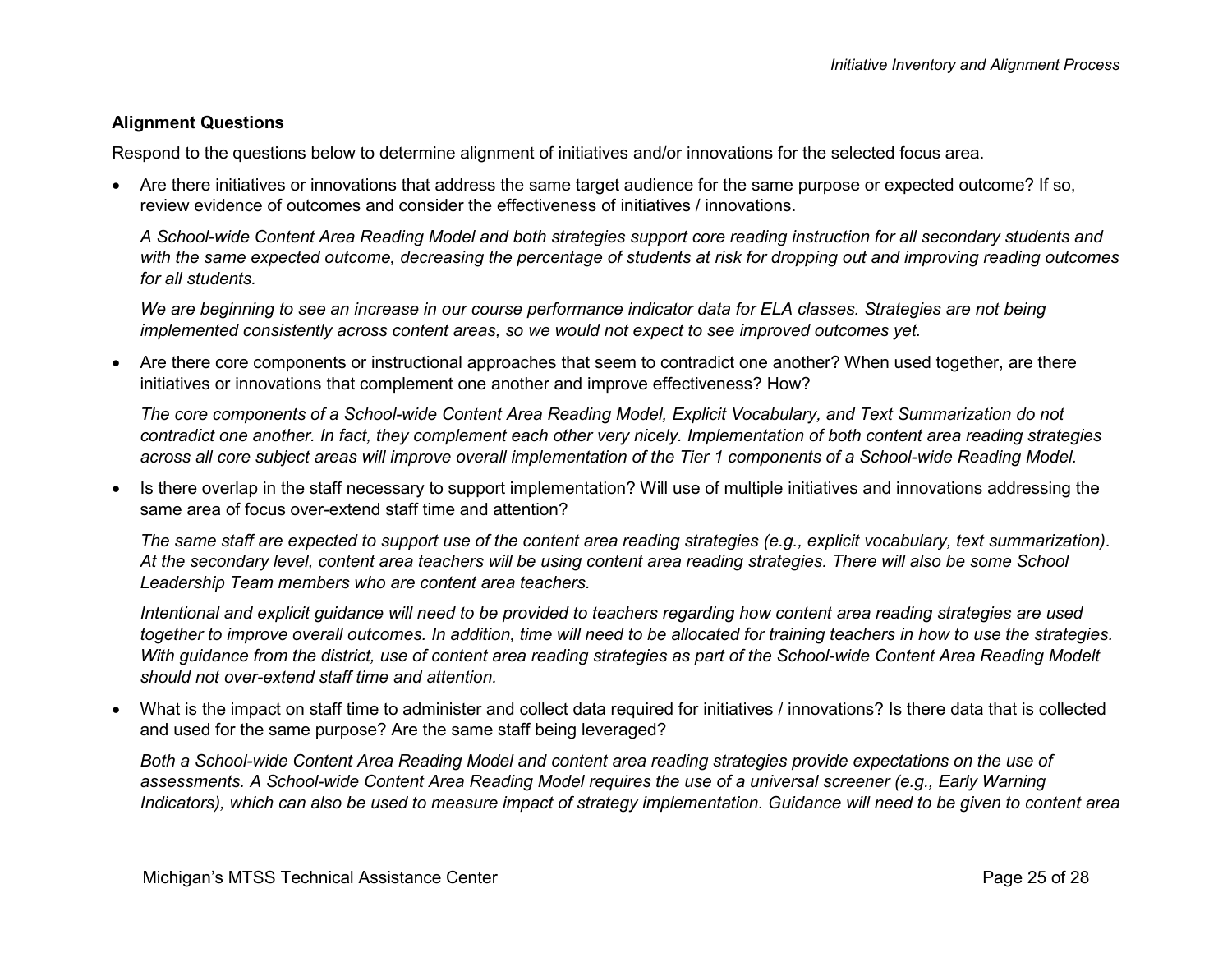*teachers on expectations for using strategy fidelity checklists and how the data is used to drive instruction. With intentional guidance from the district, data collection should not put additional burden on teachers.*

• Is there available professional learning and coaching? Will providing the professional learning and coaching supports necessary for successful implementation over-extend resources (e.g. time, staff, funding)?

*School Leadership Teams and coaches receive professional learning in a School-wide Content Area Reading Model through MiMTSS TA Center. School coaches provide coaching to School Leadership Teams and the District Coaching System outlines additional supports provided to school coaches. The TA Center also provides initial professional learning in the content area reading strategies; however, the district will need to provide coaching to staff moving forward to ensure successful implementation. We will need to allocate time and staff to provide coaching to teachers in Explicit Vocabulary and Text Summarization.*

• Are the same funding sources being used to support other initiatives / innovations or is there braiding of funding? Does the use of initiatives / innovations over-extend financial resources?

*We have allocated general funds to support the selection of content area texts. The strategies themselves have minimal to no cost and therefore will not tax our financial resources.*

#### **Summary of Alignment Results**

An integrated MTSS framework consists of three effective innovations: (1) Positive Behavior Intervention Supports (PBIS); (2) School-Wide Reading Model for use in elementary settings; (3) School-Wide Content Area Reading Model for use in secondary settings. An alignment was conducted for the focus area of secondary literacy to determine how use of an integrated MTSS framework would complement, overlap, or discourage intended use of additional reading and writing innovations.

Here is a listing of the reading and writing innovations reviewed against the secondary literacy components of an integrated MTSS framework to determine alignment:

- 1. Explicit Vocabulary (content area reading strategy)
- 2. Text Summarization (content area reading strategy)

Use of the innovations listed above would not discourage the use of the reading components of an integrated MTSS framework.

<span id="page-25-0"></span>The implementation of a School-Wide Content Area Reading Model should enhance the effective use of content area reading strategies (e.g., Explicit Vocabulary, Text Summarization). Things like the use of universal screeners, an assessment plan, and data analysis will promote integration with assessments and structures for teachers to effectively use the content area reading strategies.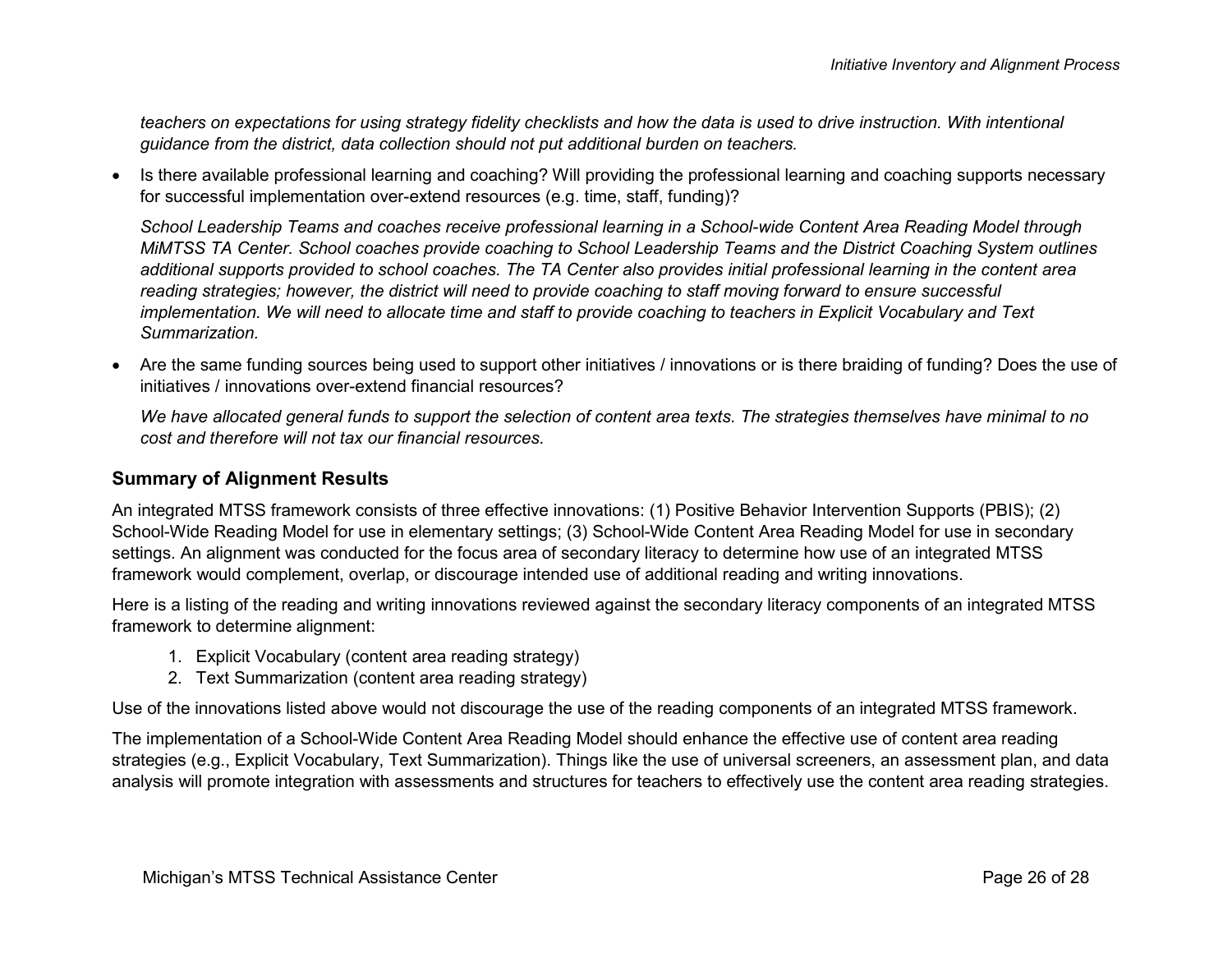The two-content area reading strategies complement one another, as they both address different big ideas of adolescent literacy. Explicit Vocabulary is a before reading strategy to support vocabulary acquisition. Text summarization using writing frames is a after reading strategy to support comprehension. When used together, students are more able to understand what they read.

All three innovations address the same expected outcome, decreasing the percentage of students at risk of dropping out and improving reading outcomes for all students. With the implementation of a School-wide Content Area Reading Model and content area reading strategies in some classes, the district is beginning to see improvements in course performance for ELA classes.

The School Leadership Team is the primary focus of the School-Wide Content Area Reading Model, while content area teachers are the focus of content area reading strategies. There will be some overlap in the staff who are members of the School Leadership Team and those who are classroom teachers.

The area district leadership needs to pay most attention to is the competition for teachers' time to implement the innovations. Intentional and explicit guidance will need to be provided to content area teachers regarding how strategies are used together to improve overall outcomes. With guidance from the district, use of all innovations should not over-extend staff time and attention.

Collection and use of Early Warning Indicators will improve the implementation of a School-wide Content Area Reading Model and use of content are reading strategies. With district guidance provided to teachers on how strategy fidelity checklists should be collected and used, data collection should not put additional burden on teachers.

The use of these three innovations will not likely over-extend funding, as we have already allocated general funds to purchase content area texts and the other innovations have minimal to no cost.

#### **Recommendation for District Leadership to Consider**

- All innovations at the secondary level should continue to be implemented; however, the allocation of staff meeting time and district PD must be devoted to teachers to support use of a School-wide Content Area Reading Model and content area reading strategies.
- Guidelines for how teachers are expected to collect and use fidelity checklist data is necessary to ensure teachers understand how that data is to be used.
- Consider allowing staff release time for re-teaching and practicing strategies and providing additional implementation support (e.g., training, coaching). Funds for these will likely need to come from the district funds.
- Be judicious about layering-on another innovation at the secondary level unless additional time can be protected for staff use innovations. In addition, waiting until staff has developed fluency in the use of these two strategies before layering on another will reduce, if not eliminate issues with buy-in for anything new.
- Allocating resources listed above to support staff use will also increase their collective confidence that the district is most concerned about their level of comfort and successful use of content area reading strategies.